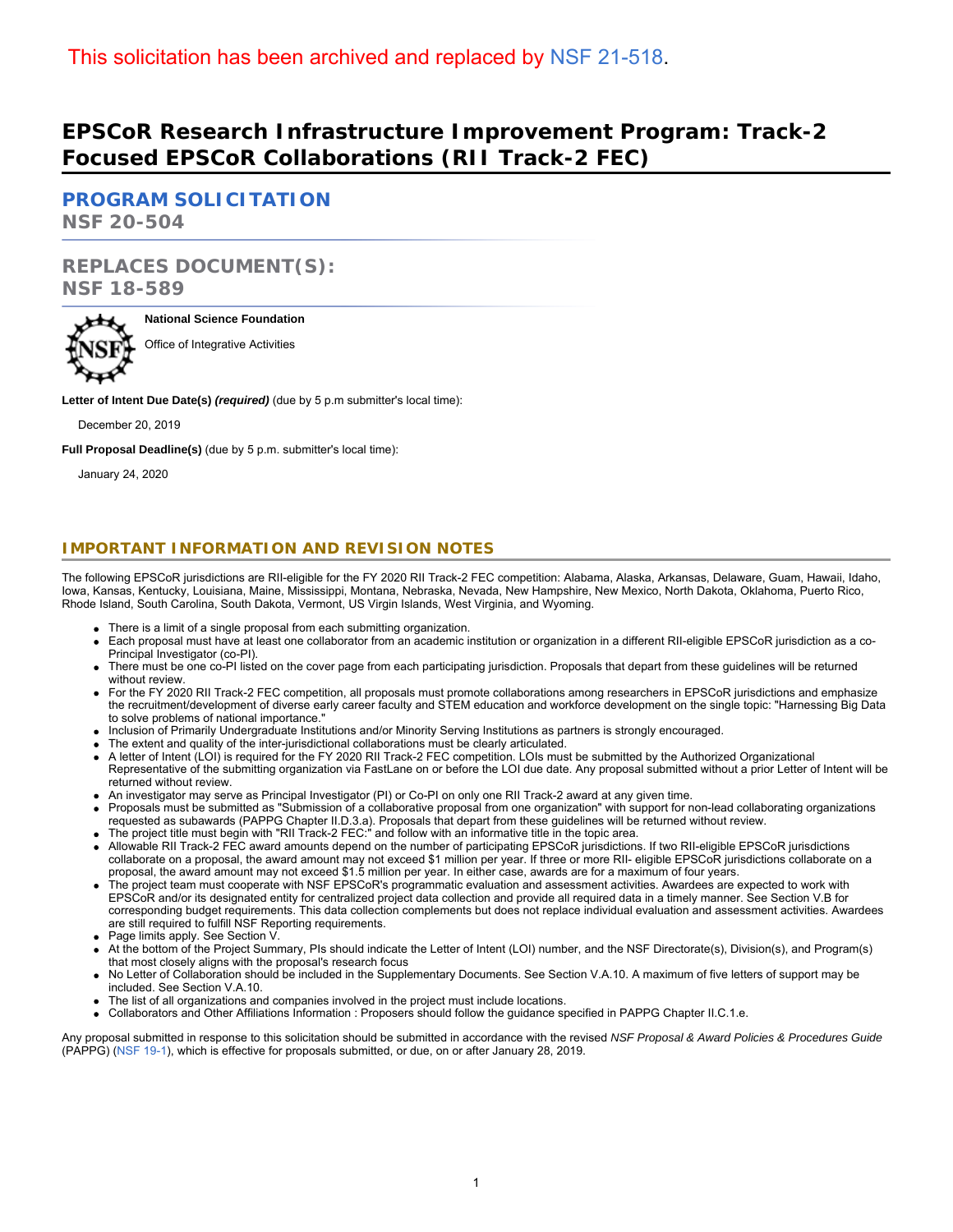# <span id="page-1-0"></span>**General Information**

### **Program Title:**

EPSCoR Research Infrastructure Improvement Program: Track-2 Focused EPSCoR Collaborations (RII Track-2 FEC)

# **Synopsis of Program:**

The Established Program to Stimulate Competitive Research (EPSCoR) is designed to fulfill the mandate of the National Science Foundation (NSF) to promote scientific progress nationwide. A jurisdiction is eligible to participate in EPSCoR programs if its level of NSF research support is equal to or less than 0.75 percent of the total NSF research and related activities budget for the most recent three-year period. Through this program, NSF establishes partnerships with government, higher education, and industry that are designed to effect sustainable improvements in a jurisdiction's research infrastructure, Research and Development (R&D) capacity, and hence, its R&D competitiveness.

RII Track-2 FEC builds inter-jurisdictional collaborative teams of EPSCoR investigators in scientific focus areas consistent with NSF priorities. Projects are investigator-driven and must include researchers from at least two RII- eligible jurisdictions with complementary expertise and resources necessary to tackle those projects, which neither party could address as well or rapidly alone. The Science, Technology, Engineering, and Mathematics (STEM) research and education activities should seek to broaden participation through the strategic inclusion and integration of different types of individuals, institutions, and sectors throughout the project. Proposals must describe a comprehensive and integrated vision to drive discovery and build sustainable STEM capacity that exemplifies diversity of all types (individual, institutional, geographic, and disciplinary). The development of diverse early-career faculty is a critical component of this sustainable STEM capacity. For FY 2020, RII Track-2 FEC proposals are invited on a single topic: "Harnessing the Data Revolution to solve problems of national importance."

A single proposal is submitted for a project. Support for non-lead collaborating organizations should be requested as subawards. Separately submitted collaborative proposals are not allowed. Each participating EPSCoR jurisdiction must have at least one co-PI on the project. Proposals that do not comply with these requirements will be considered not responsive, and will be returned without review.

### **Cognizant Program Officer(s):**

*Please note that the following information is current at the time of publishing. See program website for any updates to the points of contact.*

- John-David Swanson, telephone: (703) 292-2898, email: [jswanson@nsf.gov](mailto:jswanson@nsf.gov)
- Ann Stapleton, telephone: (703) 292-7231, email: [astaplet@nsf.gov](mailto:astaplet@nsf.gov)
- Jose Colom-Ustariz, telephone: (703) 292-7088, email: [jcolom@nsf.gov](mailto:jcolom@nsf.gov)
- Jeanne Small, telephone: (703) 292-8623, email: [jsmall@nsf.gov](mailto:jsmall@nsf.gov)
- Timothy M. VanReken, telephone: (703) 292-7378, email: [tvanreke@nsf.gov](mailto:tvanreke@nsf.gov)
- Chinonye Whitley, telephone: (703) 292-8458, email: [cnnakwe@nsf.gov](mailto:cnnakwe@nsf.gov)

#### **Applicable Catalog of Federal Domestic Assistance (CFDA) Number(s):**

- 47.041 --- Engineering
- 47.049 --- Mathematical and Physical Sciences
- 47.050 --- Geosciences
- 47.070 --- Computer and Information Science and Engineering
- 47.074 --- Biological Sciences
- 47.075 --- Social Behavioral and Economic Sciences
- 47.076 --- Education and Human Resources
- 47.079 --- Office of International Science and Engineering
- 47.083 --- Office of Integrative Activities (OIA)

# **Award Information**

**Anticipated Type of Award:** Cooperative Agreement

**Estimated Number of Awards:** 5 in FY 2020

**Anticipated Funding Amount:** \$5,000,000 to \$7,500,000

Estimated program budget, number of awards and average award size/duration are subject to the quality of proposals and availability of funds.

# **Eligibility Information**

#### **Who May Submit Proposals:**

Proposals may only be submitted by the following:

Jurisdictions that meet the [EPSCoR Eligibility](https://www.nsf.gov/od/oia/programs/epscor/Eligibility_Tables/FY2017_Eligibility.pdf) criteria. For the FY2020 RII Track-2 FEC competition, these are: Alabama, Alaska, Arkansas, Delaware, Guam, Hawaii, Idaho, Iowa, Kansas, Kentucky, Louisiana, Maine, Mississippi, Montana, Nebraska, Nevada, New Hampshire, New Mexico, North Dakota, Oklahoma, Puerto Rico, Rhode Island, South Carolina, South Dakota, Vermont, US Virgin Islands, West Virginia, and Wyoming.

Organizations located in RII-eligible jurisdictions: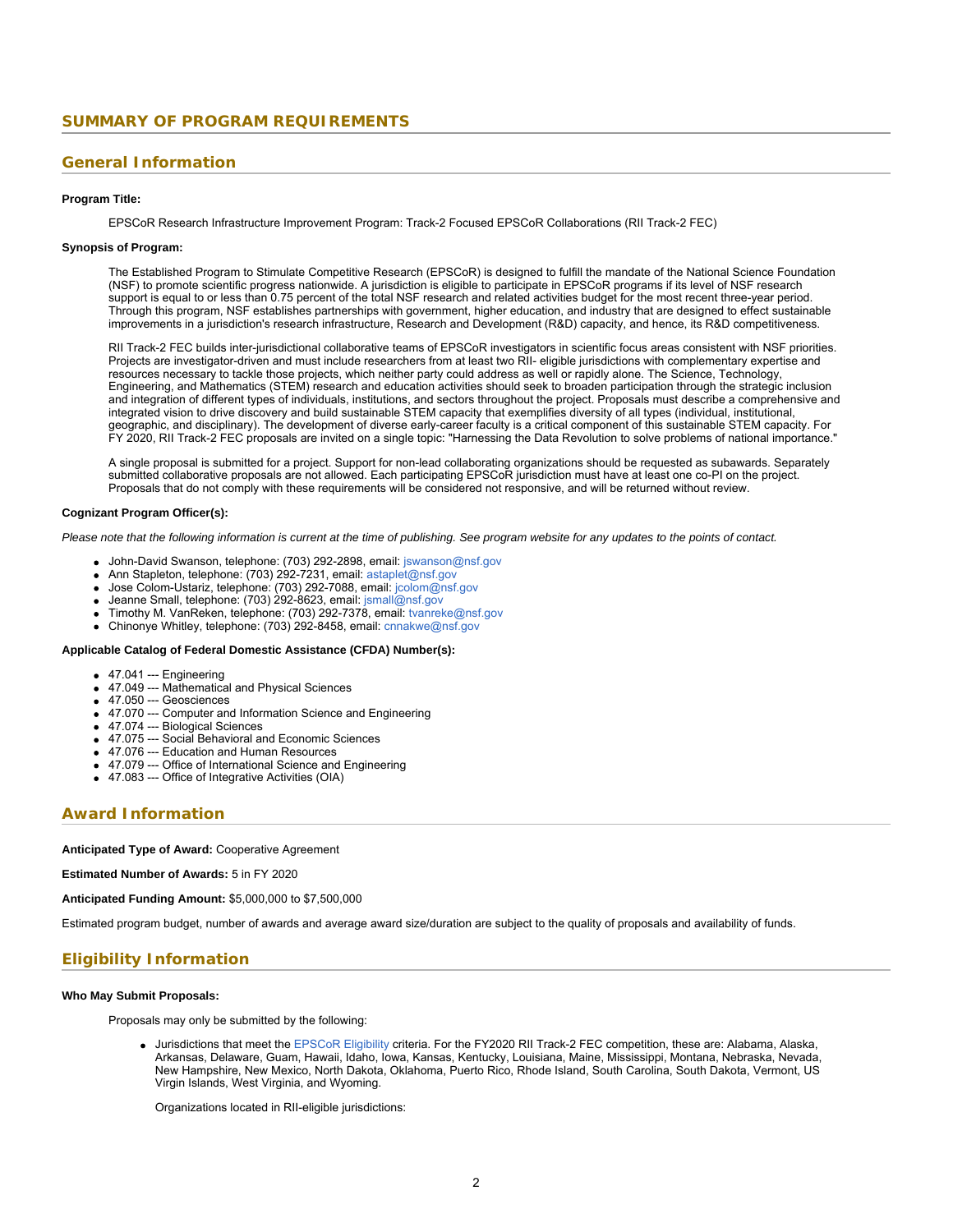- Institutions of higher education (Ph.D.-granting and non-Ph.D. -granting), acting on behalf of their faculty members, that are accredited in and have a campus in the United States, its territories or possessions. Distinct academic campuses (e.g., that award their own degrees, have independent administrative structures, admissions policies, alumni associations, etc.) within multi-campus systems qualify as separate submission-eligible institutions. Campuses that plan to submit a proposal through the Sponsored Projects Office of other campuses or organizations should contact NSF to discuss eligibility as early as possible and at least six weeks before submitting such a proposal.
- Not-for-profit, non-degree-granting domestic U.S. organizations, acting on behalf of their employees, that include (but are not limited to) independent museums and science centers, observatories, research laboratories, professional societies, and similar organizations that are directly associated with the Nation's research or educational activities. These organizations must have an independent, permanent administrative organization (e.g., an office of sponsored research) located in the United States, its territories or possessions, and have 501(c)(3) tax status.

#### **Who May Serve as PI:**

Principal Investigators of proposed RII Track-2 FEC projects must be affiliated with eligible organizations in EPSCoR jurisdictions. In addition, the lead Principal Investigator must be employed by the proposing organization.

Each EPSCoR jurisdiction participating in a proposed project must be represented by a PI or at least one co-PI. The PI and co-PIs must all have research expertise relevant to the focus area of the research being proposed.

PIs and Co-PIs on current NSF EPSCoR RII Track-2 awards with end dates later than October 31, 2020 are not eligible to submit proposals as a PI or Co-PI in this competition.

### **Limit on Number of Proposals per Organization:** 1

Only one RII Track-2 FEC proposal may be submitted in response to this solicitation by an organization in a RII-eligible jurisdiction.

### **Limit on Number of Proposals per PI or Co-PI:** 1

**Investigators cannot be PI or co-PI on more than one proposal.**

# **Proposal Preparation and Submission Instructions**

### **A. Proposal Preparation Instructions**

- **Letters of Intent:** Submission of Letters of Intent is required. Please see the full text of this solicitation for further information.
- **Preliminary Proposal Submission:** Not required
- **Full Proposals:**
	- Full Proposals submitted via FastLane: *NSF Proposal and Award Policies and Procedures Guide* (PAPPG) guidelines apply. The complete text of the PAPPG is available electronically on the NSF website at: [https://www.nsf.gov/publications/pub\\_summ.jsp?ods\\_key=pappg](https://www.nsf.gov/publications/pub_summ.jsp?ods_key=pappg).
	- Full Proposals submitted via Grants.gov: *NSF Grants.gov Application Guide: A Guide for the Preparation and Submission of NSF Applications via Grants.gov* guidelines apply (Note: The *NSF Grants.gov Application Guide* is available on the Grants.gov website and on the NSF website at: [https://www.nsf.gov/publications/pub\\_summ.jsp?ods\\_key=grantsgovguide](https://www.nsf.gov/publications/pub_summ.jsp?ods_key=grantsgovguide)).

### **B. Budgetary Information**

**Cost Sharing Requirements:**

Inclusion of voluntary committed cost sharing is prohibited.

**Indirect Cost (F&A) Limitations:**

Not Applicable

**Other Budgetary Limitations:**

Other budgetary limitations apply. Please see the full text of this solicitation for further information.

### **C. Due Dates**

**Letter of Intent Due Date(s)** *(required)* (due by 5 p.m. submitter's local time):

December 20, 2019

**Full Proposal Deadline(s)** (due by 5 p.m. submitter's local time):

January 24, 2020

# **Proposal Review Information Criteria**

### **Merit Review Criteria:**

National Science Board approved criteria. Additional merit review considerations apply. Please see the full text of this solicitation for further information.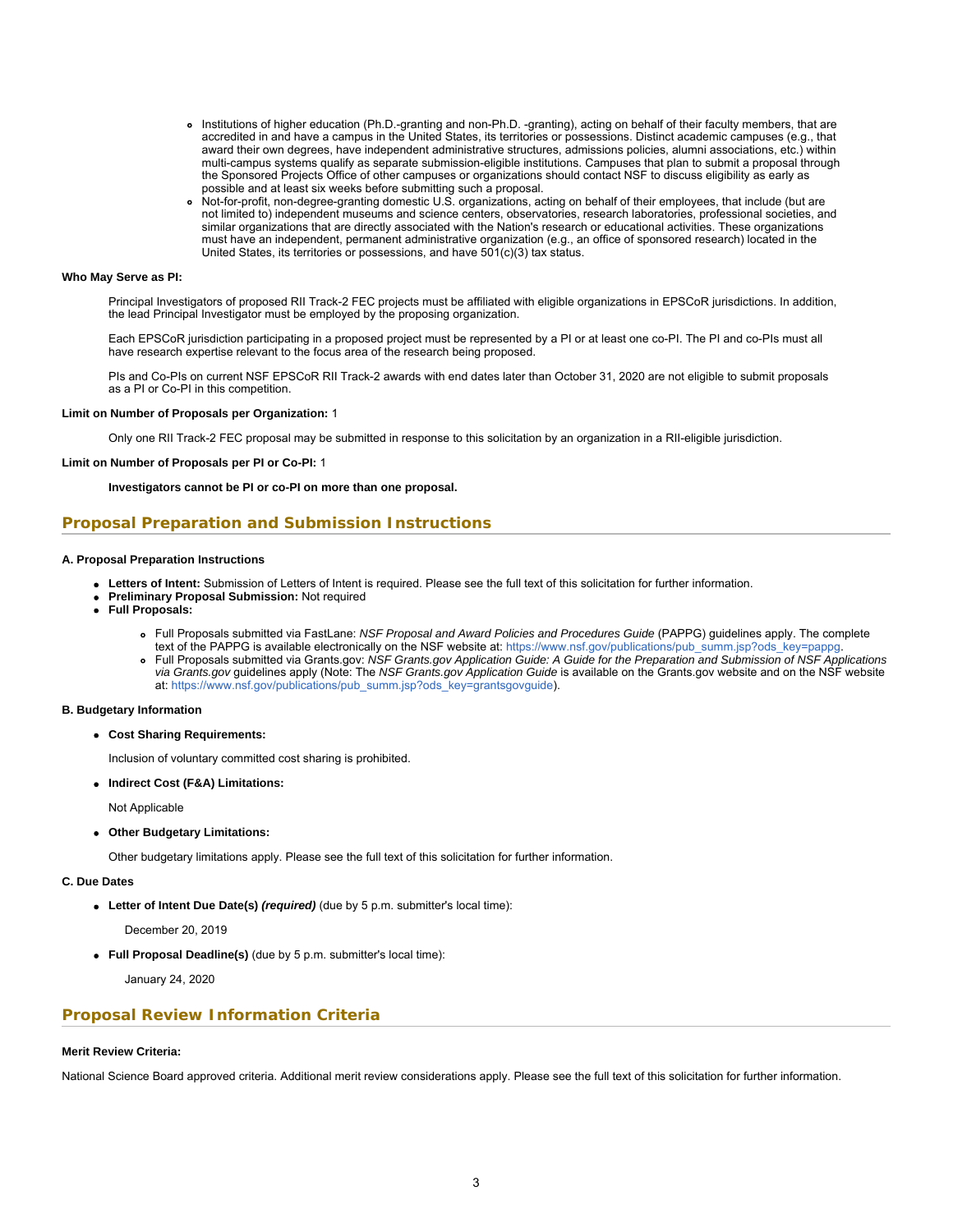# **Award Administration Information**

### **Award Conditions:**

Additional award conditions apply. Please see the full text of this solicitation for further information.

#### **Reporting Requirements:**

<span id="page-3-0"></span>Additional reporting requirements apply. Please see the full text of this solicitation for further information.

# **TABLE OF CONTENTS**

**[Summary of Program Requirements](#page-1-0)**

- I. **[Introduction](#page-3-1)**
- II. **[Program Description](#page-4-0)**
- III. **[Award Information](#page-5-0)**

#### IV. **[Eligibility Information](#page-5-1)**

#### V. **[Proposal Preparation and Submission Instructions](#page-6-0)**

- A. [Proposal Preparation Instructions](#page-6-0)
- B. [Budgetary Information](#page-8-0)
- C. [Due Dates](#page-8-1)
- D. [FastLane/Research.gov/Grants.gov Requirements](#page-9-0)

### VI. **[NSF Proposal Processing and Review Procedures](#page-9-1)**

- A. [Merit Review Principles and Criteria](#page-9-2)
- B. [Review and Selection Process](#page-11-0)

#### VII. **[Award Administration Information](#page-11-1)**

- A. [Notification of the Award](#page-11-2)
- B. [Award Conditions](#page-11-3)
- C. [Reporting Requirements](#page-12-0)

VIII. **[Agency Contacts](#page-12-1)**

IX. **[Other Information](#page-12-2)**

# <span id="page-3-1"></span>**I. INTRODUCTION**

### **A. EPSCoR Mission and Goals**

The mission of EPSCoR is to assist the National Science Foundation in its statutory function "to strengthen research and education in science and engineering throughout the United States and to avoid undue concentration of such research and education." EPSCoR goals are to:

- Catalyze the development of research capabilities and the creation of new knowledge that expands jurisdictions' contributions to scientific discovery, innovation, learning, and knowledge-based prosperity;
- Establish sustainable Science, Technology, Engineering, and Mathematics (STEM) education, training, and professional development pathways that advance jurisdiction-identified research areas and workforce development;
- Broaden direct participation of diverse individuals, institutions, and organizations in the project's science and engineering research and education initiatives;
- Effect sustainable engagement of project participants and partners, the jurisdiction, the national research community, and the general public through data-sharing, communication, outreach, and dissemination; and
- Impact research, education, and economic development beyond the project at academic, government, and private sector levels.

### **B. Criteria for Eligibility to Participate in the Research Infrastructure Improvement Track-2: Focused EPSCoR Collaborations (RII Track-2 FEC)**

The following EPSCoR jurisdictions are RII-eligible for the FY 2020 RII Track-2 FEC competition: Alabama, Alaska, Arkansas, Delaware, Guam, Hawaii, Idaho, Iowa, Kansas, Kentucky, Louisiana, Maine, Mississippi, Montana, Nebraska, Nevada, New Hampshire, New Mexico, North Dakota, Oklahoma, Puerto Rico, Rhode Island, South Carolina, South Dakota, Vermont, US Virgin Islands, West Virginia, and Wyoming.

### **C. RII Track-2 FEC Program**

Well-designed collaborative strategies are essential to EPSCoR's goal of enhancing the competitive position of research and research-based education in science and engineering. This approach can help overcome impediments posed by limited infrastructure or human capital within a single jurisdiction and can enable broad engagement at the frontiers of discovery and innovation in science and engineering.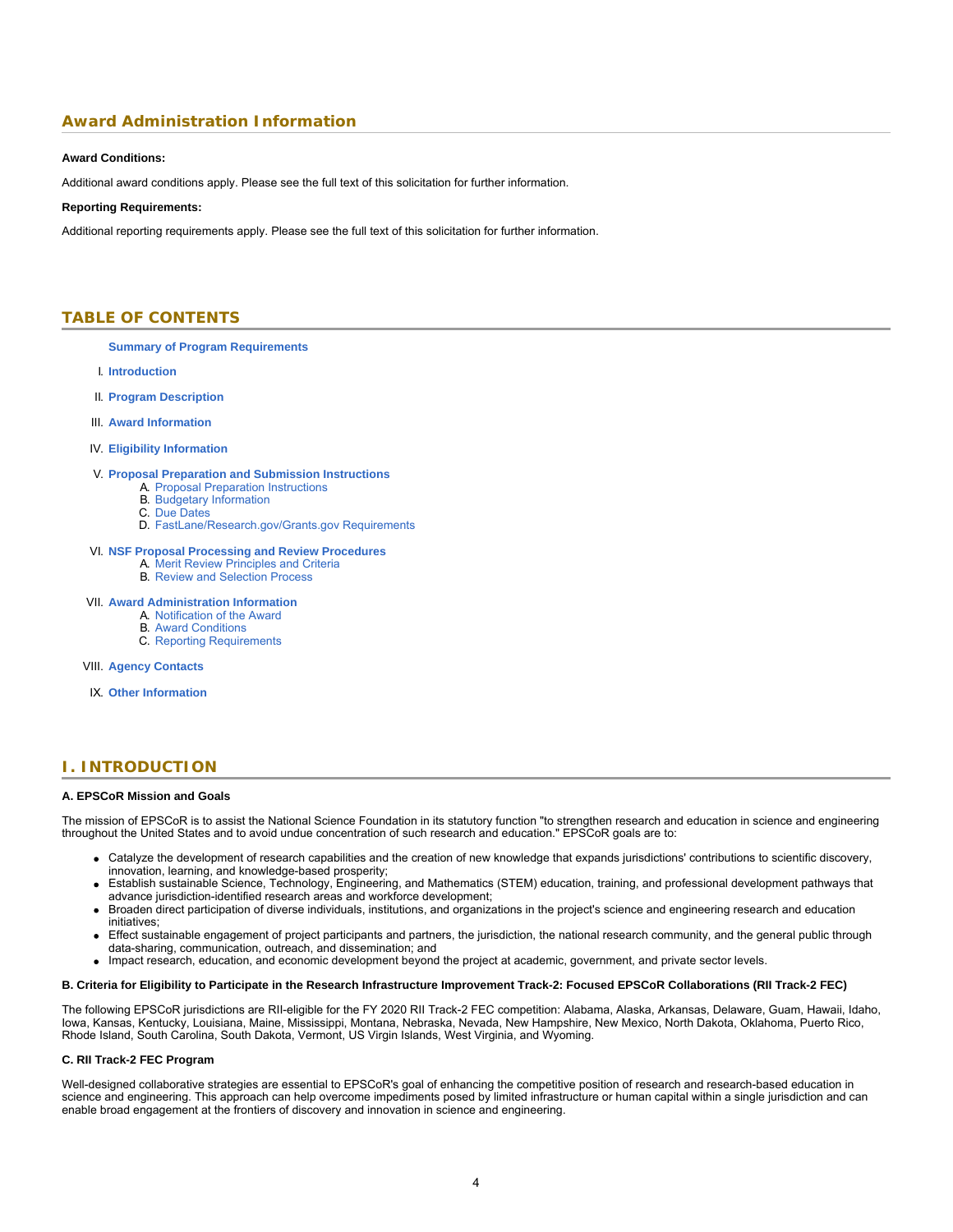This Research Infrastructure Improvement Track-2: Focused EPSCoR Collaborations (RII Track-2 FEC) solicitation responds directly to national studies and community input, including reports from the National Academy of Sciences, the EPSCoR 2020 workshop, the EPSCoR 2030 workshop and NSF priorities. RII Track-2 FEC seeks to build nationally and internationally competitive collaborative teams of EPSCoR investigators by providing a mechanism to coalesce investigator expertise into a critical mass for a sustained, effective research and education partnership.

EPSCoR support of a proposed research infrastructure improvement activity should not duplicate other available federal, jurisdictional, or institutional resources and should add significant value to increase scientific competitiveness at the national or regional level.

# <span id="page-4-0"></span>**II. PROGRAM DESCRIPTION**

### **RII Track-2 FEC Program Description**

The primary driver for RII Track-2 FEC investments is the need to build investigator-driven, inter-jurisdictional research collaborations that have the potential to be nationally and internationally competitive. The project description should include a strong rationale for the collaboration and demonstrate that the partnership is designed to facilitate discovery and innovation in the focus area, which neither party could address as well or rapidly alone. RII Track-2 FEC proposals are unique in their integration of researchers into collaborative teams, and must develop a diverse, well-prepared, STEM-enabled workforce necessary to sustain research competitiveness. The recruitment and/or development of diverse early-career faculty are critical in achieving this goal and must be an integral component of the proposed project.

Over the long term, RII Track-2 FEC investments are expected to result in sustained improvements in research competitiveness, so that EPSCoR investigators can more successfully pursue significant opportunities of national and international importance in science and engineering research and education. Non-EPSCoR and international collaborations may be included, but no EPSCoR funds should be directed to these organizations.

Central to the success of the proposal is the clear demonstration that the collaboration is well-positioned to produce outcomes that cannot be obtained through the efforts of a team in a single jurisdiction working alone. The proposal must clearly identify the roles and contributions of each partner in the project, the anticipated increases in research capacity and competitiveness, the projected workforce development and educational plan and outcomes, and the benefits to the jurisdictions, nation, and society. It is expected that these collaborations be balanced, with participating jurisdictions each contributing to and benefiting from projects at levels that are appropriate to their capabilities.

To ensure maximum impact of limited EPSCoR funds, requests for funding must:

- Add significantly to the research capability of the participating jurisdictions in a designated focus area;
- Contribute to the advancement of research and innovation in the proposal's focus area;
- Illustrate how the participating jurisdictions' research capacities will be positively impacted by the collaborative effort;
- Outline clear plans for the recruitment and/or development of diverse early-career faculty;
- Engage the full diversity of the participating jurisdictions' resources in STEM workforce development; and
- Present a detailed strategy to generate subsequent, sustained non-EPSCoR funding from federal, jurisdictional, or private sector sources.

#### **Note: In all instances, clear specification of research and education goals, performance metrics, and a timetable for achieving goals is a requirement for EPSCoR support.**

RII Track-2 FEC proposals are expected to be investigator-driven collaborations and the PI and co-PIs must all be active researchers in the focus area of the proposal. Proposals should clearly specify research, education and workforce development goals, a timetable for achieving those goals, and an evaluation plan with measurable performance metrics.

In FY 2020, RII Track-2 FEC proposals must be aligned with the following focus area: "Harnessing Big Data to solve problems of national importance." Solutions to many of the pressing problems facing society may require the integration of teams of scientists and engineers and the analysis of large and complex data sets arising from multi-disciplinary projects. Proposals submitted for the FY20 RII Track-2 FEC competition should be firmly placed in the context of NSF's ["Harnessing the Data Revolution](https://www.nsf.gov/news/special_reports/big_ideas/harnessing.jsp)," one of NSF's Ten Big Ideas, and must address a specific and compelling problem related to a scientific topic area of national importance. The proposals should clearly identify and motivate the importance and relevance of the chosen topic area in the context of complex data sets and the current status of ongoing work in the area. Projects should demonstrate a multi-disciplinary nature, with the analysis of complex, quantitative and/or qualitative data sets as the central activity. Development of algorithms and software frameworks for the integration of the diverse data sets may be included in the proposal.

Successful proposals will emphasize how new information can be obtained from better connections among data sources, utilization of data (including data from multiple facilities, techniques, and/or instruments), and how this will be used to address the specific problem of national importance. Proposers are encouraged to take advantage of existing data sets, where available. The creation of large-scale databases *per se* is not the focus of this solicitation, although the development and enhancement of such databases may be proposed as one element towards producing the final provisioning of data cyberinfrastructure that significantly increases the value of these data as well as their insights, predictions, and ultimate applicability.

Proposals may focus on any area of science or engineering that NSF supports, and the scientific questions addressed should present clear focus on projects that require solutions through the use of complex data sets. RII Track-2 support may leverage, but should not duplicate, other available federal, jurisdictional, or organizational resources. Where appropriate projects should address *reproducibility and replicability* of the proposed experimental, methodological, and computational approaches. PIs are also encouraged to retain relevant digital data, software, and/or algorithms with documentation describing the study design, preprocessing pipelines, statistical methods, and computational platforms. This information may be provided as part of a project's Data Management Plan. The Data Management plan should meet NSF guidelines described in [NSF 19-069.](https://www.nsf.gov/publications/pub_summ.jsp?ods_key=nsf19069)

Furthermore, the anticipated needs of the future workforce mandate that data science skills be incorporated broadly across education programs; therefore, projects should develop strong educational programs for analysis of complex data sets that can be implemented across institutions of higher learning in participating jurisdictions. Additionally, NSF and EPSCoR recognize that STEM talent must be cultivated in underrepresented populations of individuals. Accordingly, proposals should include a strong commitment to building a diverse workforce. The inclusion and involvement of Primarily Undergraduate Institutions and Minority Serving Institutions and under-represented minorities in STEM is strongly recommended. Involvement and mentoring of early-career faculty is required. More information on NSF's commitment to broadening participation can be found in the ["Framework for Action Report](https://www.nsf.gov/od/broadeningparticipation/framework_report.jsp)."

Proposals that do not align with this focus area will be returned without review. The proposed research, and education activities, innovation, workforce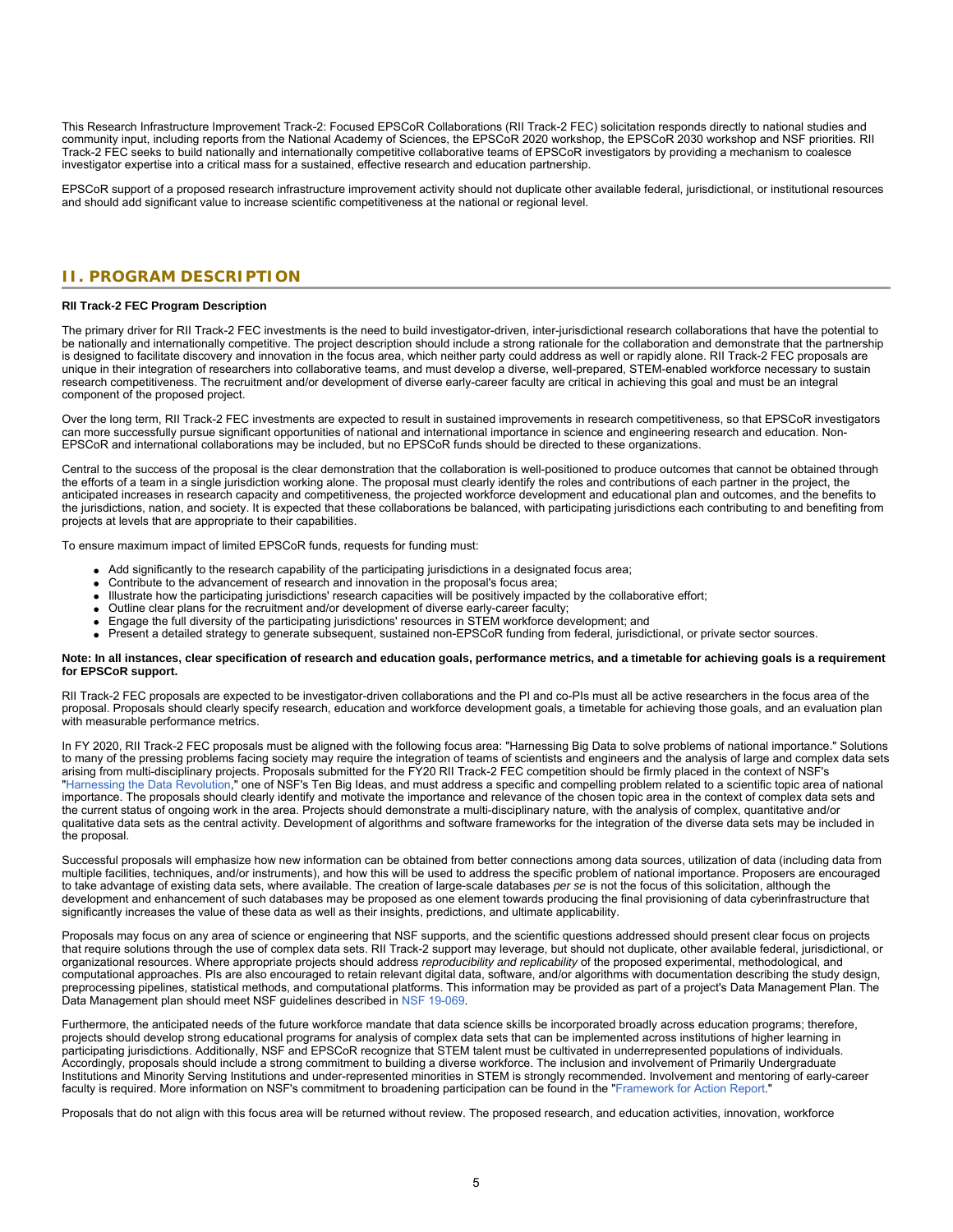development, diversity, sustainability, and other project activities should be closely tied to the focus area of "Harnessing Big Data to solve problems of national importance."

The proposed RII Track-2 FEC activities should not duplicate other ongoing RII activities or any other activities in the jurisdictions, but may leverage and build upon the existing infrastructure.

### **Eligible Organizations and Activities**

RII Track-2 FEC proposals may include support for academic, jurisdictional, profit and non-profit organizations, as well as eligible individuals employed by such organizations. In addition, cooperative programs among research institutions within or across EPSCoR jurisdictions, or between jurisdictions' research and predominantly undergraduate institutions, especially minority serving institutions within the jurisdictions, qualify for EPSCoR support.

In all cases, PIs of proposed EPSCoR projects must be affiliated with institutions of higher education, agencies, or organizations within the participating jurisdictions. The PI and co-PIs must all have disciplinary expertise in the research area being proposed. Whereas the proposed project may employ collaborations between EPSCoR and non-EPSCoR participants, EPSCoR funding can only be requested and used for the EPSCoR-based components. In addition, all activities carried out under an EPSCoR award are subject to the restrictions concerning eligible STEM disciplines and activities detailed in the NSF PAPPG found on the NSF website at [https://www.nsf.gov/publications/pub\\_summ.jsp?ods\\_key=pappg](https://www.nsf.gov/publications/pub_summ.jsp?ods_key=pappg).

# <span id="page-5-0"></span>**III. AWARD INFORMATION**

The RII Track-2 FEC award amount is restricted based on the number of eligible jurisdictions participating in the project. If organizations from two RII-eligible EPSCoR jurisdictions collaborate on a proposal, the award amount may not exceed \$1 million per year for up to four years. If organizations from three or more RII-eligible EPSCoR jurisdictions collaborate on a proposal, the award amount may not exceed \$1.5 million per year for up to four years. Program budget, number of awards and average award size/duration are subject to the quality of proposals and availability of funds.

# <span id="page-5-1"></span>**IV. ELIGIBILITY INFORMATION**

#### **Who May Submit Proposals:**

Proposals may only be submitted by the following:

Jurisdictions that meet the [EPSCoR Eligibility](https://www.nsf.gov/od/oia/programs/epscor/Eligibility_Tables/FY2017_Eligibility.pdf) criteria. For the FY2020 RII Track-2 FEC competition, these are: Alabama, Alaska, Arkansas, Delaware, Guam, Hawaii, Idaho, Iowa, Kansas, Kentucky, Louisiana, Maine, Mississippi, Montana, Nebraska, Nevada, New Hampshire, New Mexico, North Dakota, Oklahoma, Puerto Rico, Rhode Island, South Carolina, South Dakota, Vermont, US Virgin Islands, West Virginia, and Wyoming.

Organizations located in RII-eligible jurisdictions:

- Institutions of higher education (Ph.D.-granting and non-Ph.D. -granting), acting on behalf of their faculty members, that are accredited in and have a campus in the United States, its territories or possessions. Distinct academic campuses (e.g., that award their own degrees, have independent administrative structures, admissions policies, alumni associations, etc.) within multi-campus systems qualify as separate submission-eligible institutions. Campuses that plan to submit a proposal through the Sponsored Projects Office of other campuses or organizations should contact NSF to discuss eligibility as early as possible and at least six weeks before submitting such a proposal.
- Not-for-profit, non-degree-granting domestic U.S. organizations, acting on behalf of their employees, that include (but are not limited to) independent museums and science centers, observatories, research laboratories, professional societies, and similar organizations that are directly associated with the Nation's research or educational activities. These organizations must have an independent, permanent administrative organization (e.g., an office of sponsored research) located in the United States, its territories or possessions, and have 501(c)(3) tax status.

#### **Who May Serve as PI:**

Principal Investigators of proposed RII Track-2 FEC projects must be affiliated with eligible organizations in EPSCoR jurisdictions. In addition, the lead Principal Investigator must be employed by the proposing organization.

Each EPSCoR jurisdiction participating in a proposed project must be represented by a PI or at least one co-PI. The PI and co-PIs must all have research expertise relevant to the focus area of the research being proposed.

PIs and Co-PIs on current NSF EPSCoR RII Track-2 awards with end dates later than October 31, 2020 are not eligible to submit proposals as a PI or Co-PI in this competition.

### **Limit on Number of Proposals per Organization:** 1

Only one RII Track-2 FEC proposal may be submitted in response to this solicitation by an organization in a RII-eligible jurisdiction.

**Limit on Number of Proposals per PI or Co-PI:** 1

#### **Investigators cannot be PI or co-PI on more than one proposal.**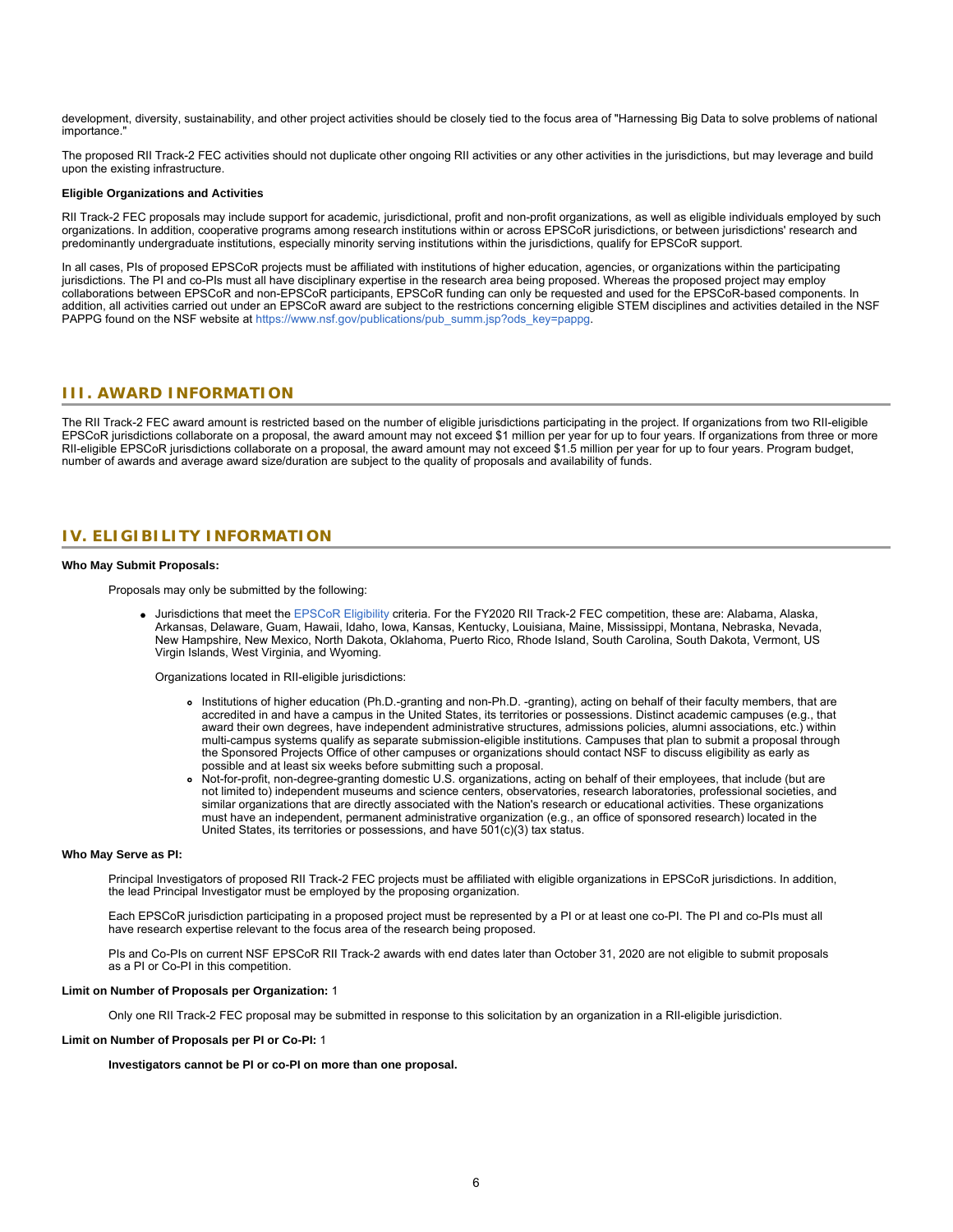# <span id="page-6-0"></span>**V. PROPOSAL PREPARATION AND SUBMISSION INSTRUCTIONS**

# **A. Proposal Preparation Instructions**

### **Letters of Intent** *(required)*:

Letter of Intent (LOI) must be submitted by the Authorized Organizational Representative (AOR) of the submitting organization by the LOI due date. Proposals received that are not preceded by an LOI from the AOR of the submitting organization will be returned without review.

The LOI contains "Synopsis" and "Other Comments" text data fields, each of which is limited by FastLane to 2,500 characters. LOIs should use these fields to describe, in as much detail as possible, the research to be addressed by the proposal. LOIs will be used solely in preparation for merit review. LOIs will not be seen by reviewers or used in any manner to judge the merit of the proposed research. Due to the space limitations, it is in the proposers' best interest to provide information on the proposed research topics only and to avoid providing extraneous information such as: prior accomplishments, motivation for the research, information on the qualifications of the project participants, etc. However, the LOI should indicate which EPSCoR jurisdictions are participating in the proposal.

A list of science/research keywords should be entered under the "research keywords" entry to assist NSF EPSCoR staff in preparing for proposal review. For additional information regarding LOI submission please see the PAPPG Chapter I.D.1.

### **Letter of Intent Preparation Instructions**:

When submitting a Letter of Intent through FastLane in response to this Program Solicitation please note the conditions outlined below:

- Submission by an Authorized Organizational Representative (AOR) is required when submitting Letters of Intent.
	- A Minimum of 0 and Maximum of 4 Other Senior Project Personnel are permitted
	- A Minimum of 0 and Maximum of 99 Other Participating Organizations are permitted
	- Research keywords are required when submitting Letters of Intent
	- Submission of multiple Letters of Intent is not permitted

**Full Proposal Preparation Instructions:** Proposers may opt to submit proposals in response to this Program Solicitation via Grants.gov or via the NSF FastLane system.

- Full proposals submitted via FastLane: Proposals submitted in response to this program solicitation should be prepared and submitted in accordance with the general guidelines contained in the *NSF Proposal & Award Policies & Procedures Guide* (PAPPG). The complete text of the PAPPG is available electronically on the NSF website at: [https://www.nsf.gov/publications/pub\\_summ.jsp?ods\\_key=pappg](https://www.nsf.gov/publications/pub_summ.jsp?ods_key=pappg). Paper copies of the PAPPG may be obtained from the NSF Publications Clearinghouse, telephone (703) 292-7827 or by e-mail from [nsfpubs@nsf.gov.](mailto:nsfpubs@nsf.gov) Proposers are reminded to identify this program solicitation number in the program solicitation block on the NSF Cover Sheet For Proposal to the National Science Foundation. Compliance with this requirement is critical to determining the relevant proposal processing guidelines. Failure to submit this information may delay processing.
- Full proposals submitted via Grants.gov: Proposals submitted in response to this program solicitation via Grants.gov should be prepared and submitted in accordance with the *NSF Grants.gov Application Guide: A Guide for the Preparation and Submission of NSF Applications via Grants.gov*. The complete text of the NSF Grants.gov Application Guide is available on the Grants.gov website and on the NSF website at: [\(https://www.nsf.gov/publications/pub\\_summ.jsp?ods\\_key=grantsgovguide](https://www.nsf.gov/publications/pub_summ.jsp?ods_key=grantsgovguide)). To obtain copies of the Application Guide and Application Forms Package, click on the Apply tab on the Grants.gov site, then click on the Apply Step 1: Download a Grant Application Package and Application Instructions link and enter the funding opportunity number, (the program solicitation number without the NSF prefix) and press the Download Package button. Paper copies of the Grants.gov Application Guide also may be obtained from the NSF Publications Clearinghouse, telephone (703) 292-7827 or by e-mail from nsfpubs@nsf.gov.

See PAPPG Chapter II.C.2 for guidance on the required sections of a full research proposal submitted to NSF. Please note that the proposal preparation instructions provided in this program solicitation may deviate from the PAPPG instructions.

The following instructions are specific to proposals submitted to the Research Infrastructure Improvement Program: Track-2 Focused EPSCoR Collaborations (RII Track-2 FEC) competition and supplement the NSF PAPPG and NSF Grants.gov Application Guide:

- RII Track-2 FEC proposals may only be submitted by organizations in the RII-eligible EPSCoR jurisdictions listed in Section IV of this solicitation. No organization may submit more than one proposal.
- The proposal section labeled Project Description may not exceed 20 pages, including text, as well as any graphic or illustrative materials. Page limitations also apply to specific subsections of the proposal. Proposals that exceed the page limitations or that do not contain all items described below will be returned without review.

### **Note: Proposals that use the maximum number of pages in each subsection of the Project Description will not be in compliance with the overall 20 page limitation.**

The RII Track-2 FEC proposal must include the following elements:

**1. NSF Cover Sheet.** The project title must begin with "RII Track-2 FEC:" and follow with an informative title in the topic area. The PI must be a researcher from the submitting jurisdiction and all other participating jurisdictions should have at least one co-PI listed on the cover sheet.

**2. Project Summary (1 page maximum).** Provide an overview, which briefly describes: the vision and goals of the collaboration; a statement of the objectives and methods to be employed; expected impacts of the proposed activities; and plans for sustaining collaborations and impacts beyond the award period. In separate statements provide a succinct summary of the intellectual merit and broader impacts of the proposed project. Proposals that do not contain the Project Summary, including an overview and separate statements on intellectual merit and broader impacts will not be accepted by FastLane or will be returned without review. At the bottom of the Project Summary, PIs should indicate the Letter of Intent (LOI) number, and the NSF Directorate(s), Division(s), and Program(s) that most closely aligns with the proposal's research focus.

**3. Table of Contents.** The Table of Contents is automatically generated and cannot be edited.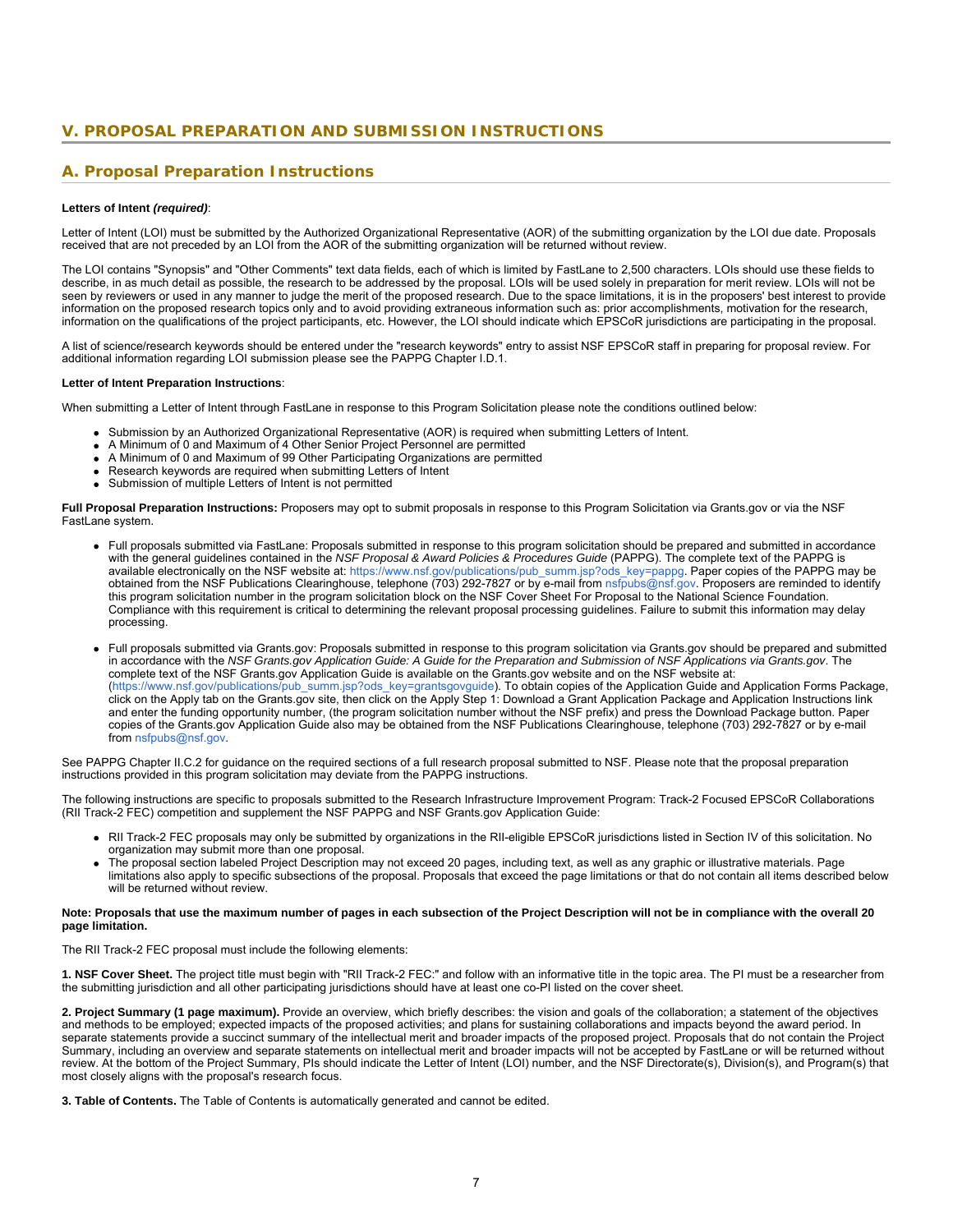**4. Project Description (20 pages maximum).** The project description is the centerpiece of the RII Track-2 FEC proposal. This section should present the proposed activities in a clear, compelling way and describe how the activities for which NSF support is being requested will lead to long-lasting impacts. In addition to the requirements contained in PAPPG Chapter II C.2.d, the project description must articulate clear plans for research, diverse workforce development (with particular emphasis on early-career faculty; see Section 4.3.2), project evaluation, and sustainability of activities beyond the project period. Proposals should also include a strong rationale for the establishment of the inter-jurisdictional collaboration and demonstrate that the collaboration is well positioned to produce results that cannot be obtained by researchers in a single jurisdiction.

The project description must clearly document the role of each jurisdiction and organization in the project activities as well as the expected contributions of each faculty-level participant in achieving the proposed collaborative activities and goals. It should also define the leveraging role for the proposed NSF EPSCoR RII Track-2 FEC project within the broader context of other NSF investments and present a viable plan for increasing competitiveness in the focus area of the proposal. A timeline for meeting the project goals and milestones must be included. The requested NSF support should be consistent with the project scope and activities. The project description must include an implementation plan that details how the collaboration will be coordinated and the roles and responsibilities of key personnel. A clear description of how the project builds future leadership in the focus area of the proposal through the recruitment, training, and participation of junior faculty should be provided. An evaluation plan should be included that describes mechanisms for formative and summative evaluation of the project's progress and how the project leadership will respond to evaluation findings and adjust strategies, if needed, to accomplish goals during the course of the project.

Elements of the project description are:

**4.1 Status and Overview (2 pages maximum).** Describe the motivation and rationale for establishing the collaboration, and how the proposed project addresses the identified research focus area for the FY 2020 competition.

**4.2 Results from Relevant Prior Support (2 pages maximum).** A section on results from relevant prior NSF support must be included and the relevance of that support to the proposed activities explained. This section should include a description of the activities and impacts of previous NSF awards, including major accomplishments in both intellectual merit and broader impacts. In addition, this section should summarize the coordination and synergy among EPSCoR and other NSF investments in the jurisdiction.

**4.3 Research, Collaboration, and Workforce Development (18 pages maximum).** The Research, Collaboration, and Workforce Development program is the focal point from which all other project elements derive. This plan is the primary element that will be judged during the merit review process for intellectual merit and broader impacts according to NSF merit review procedures. Provide a concise description of the long-term research and education goals and intellectual focus, and describe the planned activities in sufficient detail to enable their scientific merit and broader impacts to be assessed. Present proposed research in the context of other efforts in the field (with appropriate references), state the major challenges and how they will be addressed, and comment on novelty and/or originality of the proposed approach. Include detailed plans for recruitment or development of diverse early-career faculty, and plans to prepare them for future leadership roles. The Research, Collaboration, and Workforce Development description must contain sufficient details regarding the scientific hypotheses, goals, and research and training methods (laboratory, field, theoretical, computational, or other) such that experts in the field of proposed research or closely related fields may accurately judge the intellectual merit and broader impacts of the proposed research.

In addition to providing explicit evidence for the intellectual merit and broader impacts of the research and education activities, this section should:

- Identify the faculty-level participants and estimate the numbers of postdoctoral, graduate, and undergraduate research participants. Briefly outline the resources (available and planned) to accomplish the research goals.
- Clearly establish the means of developing a coordinated, collaborative approach involving investigators across different organizations and jurisdictions. Describe interactions with other groups and organizations among the jurisdictions, and at the national and international levels, as appropriate. The research and education program description must demonstrate how the collaboration will advance research, education, and workforce development. The narrative should demonstrate how the collaboration's activities would advance the frontiers of knowledge and future research competitiveness of the participating jurisdictions in the proposed research areas.
- Provide relevant baseline data regarding any of the research, education, workforce development, or other project targets and goals. (For example, in cases where quantitative goals or targets are proposed, baseline data regarding the current situation or past performance should be given).

**4.3.1 Inter-jurisdictional Collaborations and Partnerships.** Interdisciplinary collaborative research brings with it the challenge of developing productive highperforming research teams involving multiple researchers from different organizations and disciplinary expertise. This section must clearly present the rationale for the composition of the teams, a description of the leadership structure, and the context for establishing the collaboration. The research expertise of the PIs and co-PIs must be explained in the context of the proposed research activities. Coordination and synergy among the collaborators should be summarized and the role of each of the faculty-level investigators should be clearly defined. Mechanisms that foster collaboration across the teams and risk-mitigation strategies should be described. The compelling ways in which the project leadership plans to coordinate the activities into a cohesive project should be presented, with well-articulated goals and strategies to achieve them.

This section must include a specific discussion of how the collaborative effort will positively impact each participating jurisdiction. Explain how each participating jurisdiction will contribute to and benefit from the proposed collaboration in a meaningful and distinct way. Specify how the project will benefit from the RII Track-2 FEC framework for pursuing the collaborative activities.

**4.3.2 Workforce Development.** The scope of RII Track-2 FEC activities must include STEM workforce development activities that are integrated with the research and education components of the project and contribute to the preparation of a diverse, new cadre of skilled researchers, innovators, and educators.

The workforce development plan must include explicit efforts for the recruitment and/or development of diverse early-career faculty in the project's research activities. Describe in detail the mechanisms to attract and mentor these individuals, to enable their development and success as educators and researchers, and their specific contributions to achieving the project's goals in the focus area. For the purposes of this solicitation, early-career faculty are defined as those who are employed as assistant professors in tenure track (or equivalent) positions at the time of submission of the proposal, or who are hired in to such a position during the award period.

The research and educational training for postdocs and students should be designed to provide them with skills to work easily across disciplinary and other perceived boundaries and to interface with stakeholders such as academe, industry, government, and the general public. The proposed program should present an implementation strategy with initial baseline assessment, clearly articulated goals, milestones, and timelines.

**4.4 Evaluation and Assessment Plan (2 pages maximum).** The development of the Evaluation and Assessment plan should occur as an integral part of the project design to aid in the identification of outcomes and impacts for goals and objectives. Provide a formative and summative evaluation and assessment plan, including goals, metrics, and milestones. The plan must include metrics for the strength of the collaboration and workforce development, including submission of collaborative proposals and associated awards, collaborative publications, progression of early-career faculty, innovations, research results, longitudinal tracking of undergraduates, graduate students, and post docs, and document how the collaborative efforts are strengthened with time. Summarize how the metrics will be used to assess and evaluate the impacts and achievements of the project activities. The plan must detail annual metrics that indicate how the project is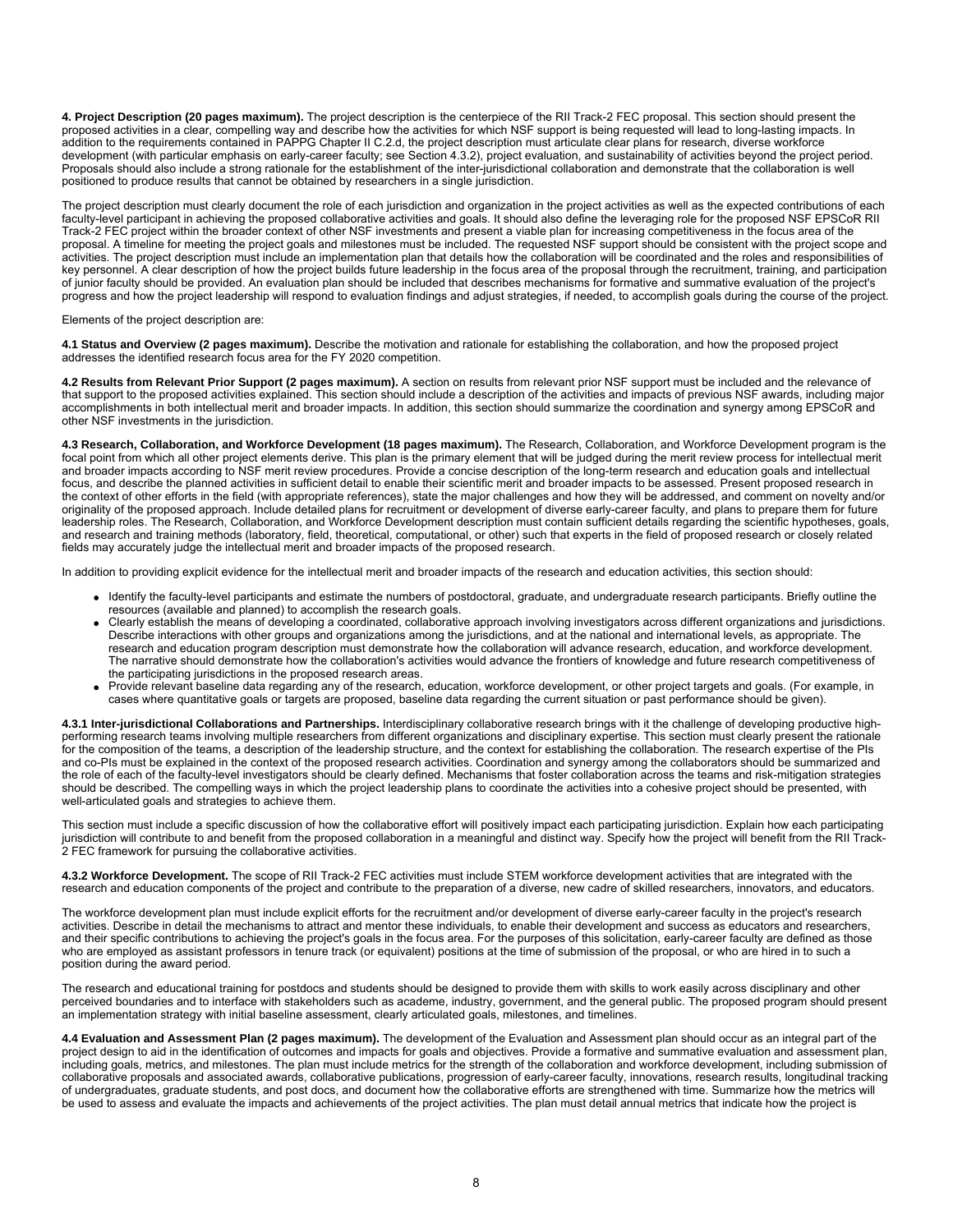progressing towards developing and strengthening collaborations and meeting project goals, as well as mechanisms and strategies for course corrections based on evaluation feedback. It is expected that an expert evaluator will provide annual evaluation and assessment of the project. In addition to the project-specific evaluation, all RII Track-2 FEC awardees will also be required to participate in a centralized project output data-collection activity coordinated by NSF EPSCoR and carried out by its designated entity. This activity is intended to facilitate standardized, accurate metrics tracking across projects and to complement the projects' individual evaluation and assessment efforts. The proposal budget must include funds for this activity. See Budget Information (section B below).

**4.5 Sustainability Plan (2 pages maximum).** Provide a plan for long-term sustainability of the proposed activities. Describe the strategy for sustaining the impacts and achievements of the project beyond the award performance period. The plan must provide realistic, annual metrics for submissions of proposals to specific NSF programs by the project team in the focus area topic. The plan should also include how proposed new faculty hires, if any, will be supported beyond the award period.

**5. References Cited.** References cited in the project description should be listed in this section. See PAPPG Chapter II Section C.2.e. While there is no established page limitation for the references, this section must include bibliographic citations only and must not be used to provide parenthetical information outside of the 20 -page Project Description.

**6. Biographical Sketches.** Include a biographical sketch for each faculty-level participant and evaluator according to standard NSF proposal guidelines. See PAPPG Chapter II Section C.2.f.

**7. Budget Pages and Budget Justification.** The budget should be consistent with and appropriate to the scope of the activities presented in the project description. Prepare budget pages for each year of support and a budget justification (not to exceed five pages). A cumulative budget page will be automatically generated. Budgets for participating organizations in the collaboration should be included in the lead organization's budget as subawards. Each organization that receives a subaward must also submit a separate budget and budget justification (not to exceed five pages). See Budget Information (section B below).

**8. Current and Pending Support.** List the current and pending support for each faculty-level and equivalent investigator. (Include this proposal at the top of the list of current and pending support.) See PAPPG Chapter II Section C.2.h.

**9. Facilities, Equipment, and Other Resources.** Each EPSCoR jurisdiction in the collaboration should provide a description of available facilities, equipment, and other resources relevant to the project. See PAPPG Chapter II Section C.2.i.

### **10. Supplementary Documentation (in addition to those required by the PAPPG)**

- List of Participants. Provide a list of participating senior investigators (faculty level and equivalent) by name, organization, and departmental affiliation.
- List of all institutions and companies involved in the project (including location).
- No Letters of Collaboration should be included; for both the established and new collaborations included in this project, the role and extent of
- involvement should be clearly outlined in the project description.
- Up to a maximum of five Letters of Support from partnering institutions/organizations or jurisdictional officials may be included.

### **11. Single Copy Documents (Collaborators & Other Affiliations - COA - Information)**

Proposers should follow the guidance specified in Chapter II.C.1.e of the NSF PAPPG. Grants.gov Users: The COA information must be provided through

# <span id="page-8-0"></span>**B. Budgetary Information**

### **Cost Sharing:**

Inclusion of voluntary committed cost sharing is prohibited.

### **Other Budgetary Limitations:**

- Funding requests can be for durations of up to 4 years. The allowed RII Track-2 FEC award amount depends on the number of participating EPSCoR jurisdictions. If organizations from two RII-eligible EPSCoR jurisdictions collaborate on a proposal, the award amount may not exceed \$1 million per year. If institutions from three or more RII-eligible EPSCoR jurisdictions collaborate on a proposal, the award amount may not exceed \$1.5 million per year.
- Budgets should include sufficient funding for participation in annual jurisdictional and regional EPSCoR conferences, and in one kickoff meeting at the NSF Headquarters in year 1 only.
- Budget should include support for NSF centralized project data collection activities for the life of the award (estimated at \$12,500 per year to be entered in budget line G.6:Other).
- Budgets for participating organizations must be included as subawards to the budget of the submitting organization. Only the budget of the submitting organization may include subawards (i.e., no subawards may appear in the budgets of subawardee organizations). Each subaward must include a separate budget justification of no more than five pages (see PAPPG Chapter II section 2.g).
- Subawards to institutions in non-EPSCoR jurisdictions are not allowed. NSF EPSCoR reserves the right to disallow any such costs prior to making an award.
- Financial compensation for any external evaluator(s) involved in the project must be included in the budget of the submitting organization under NSF budget line G.3(Consultant Services). No other form of financial compensation for external evaluation services is allowed.

**Proposals with budgets that departs from these instructions will be considered not responsive, and will be returned without review.**

# <span id="page-8-1"></span>**C. Due Dates**

**Letter of Intent Due Date(s)** *(required)* (due by 5 p.m. submitter's local time):

December 20, 2019

**Full Proposal Deadline(s)** (due by 5 p.m. submitter's local time):

January 24, 2020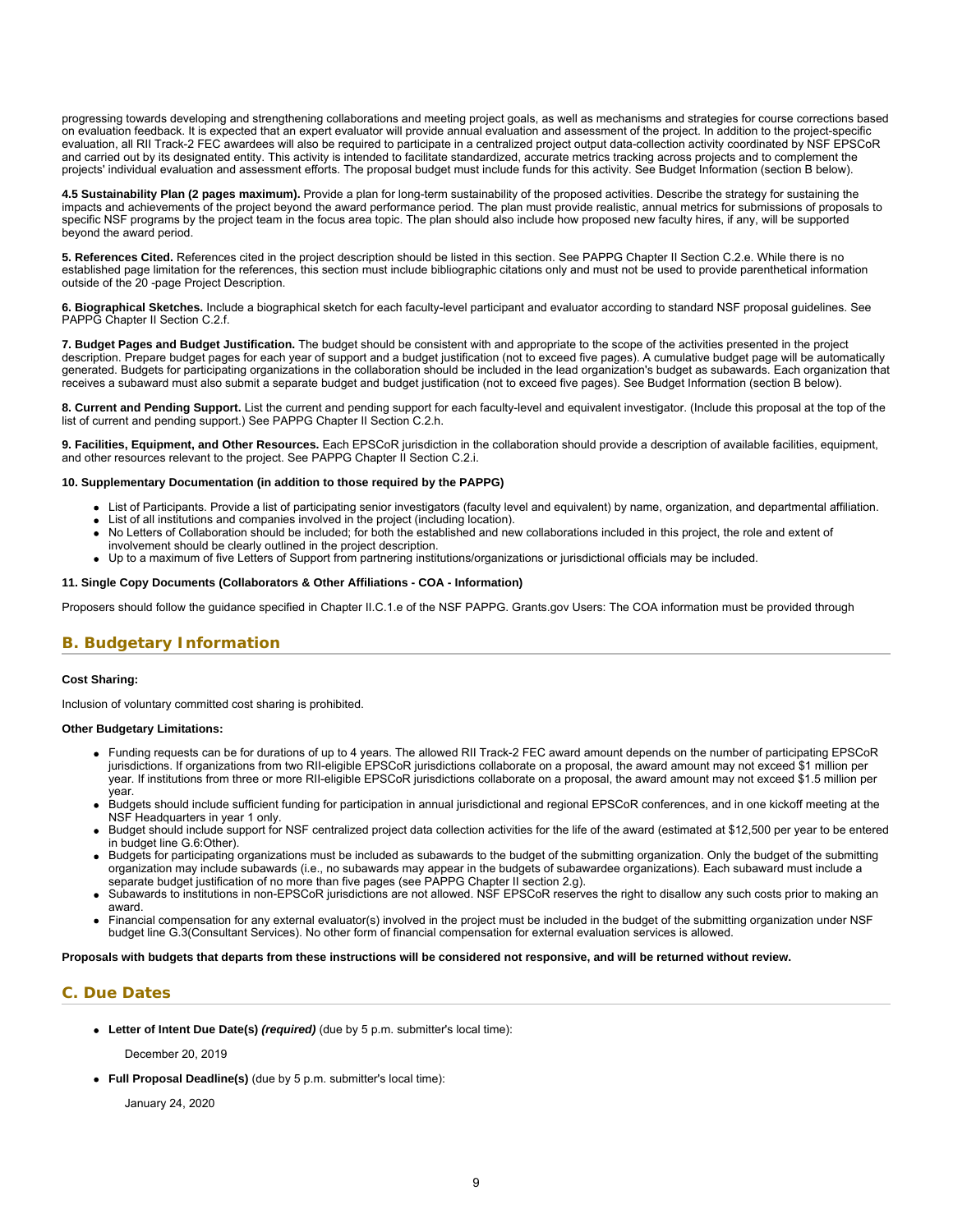# <span id="page-9-0"></span>**D. FastLane/Research.gov/Grants.gov Requirements**

#### **For Proposals Submitted Via FastLane or Research.gov:**

To prepare and submit a proposal via FastLane, see detailed technical instructions available at: <https://www.fastlane.nsf.gov/a1/newstan.htm>. To prepare and submit a proposal via Research.gov, see detailed technical instructions available at: [https://www.research.gov/research](https://www.research.gov/research-portal/appmanager/base/desktop?_nfpb=true&_pageLabel=research_node_display&_nodePath=/researchGov/Service/Desktop/ProposalPreparationandSubmission.html)[portal/appmanager/base/desktop?](https://www.research.gov/research-portal/appmanager/base/desktop?_nfpb=true&_pageLabel=research_node_display&_nodePath=/researchGov/Service/Desktop/ProposalPreparationandSubmission.html)

[\\_nfpb=true&\\_pageLabel=research\\_node\\_display&\\_nodePath=/researchGov/Service/Desktop/ProposalPreparationandSubmission.html](https://www.research.gov/research-portal/appmanager/base/desktop?_nfpb=true&_pageLabel=research_node_display&_nodePath=/researchGov/Service/Desktop/ProposalPreparationandSubmission.html). For FastLane or Research.gov user support, call the FastLane and Research.gov Help Desk at 1-800-673-6188 or e-mail [fastlane@nsf.gov](mailto:fastlane@nsf.gov) or [rgov@nsf.gov](mailto:rgov@nsf.gov). The FastLane and Research.gov Help Desk answers general technical questions related to the use of the FastLane and Research.gov systems. Specific questions related to this program solicitation should be referred to the NSF program staff contact(s) listed in Section VIII of this funding opportunity.

### **For Proposals Submitted Via Grants.gov:**

Before using Grants.gov for the first time, each organization must register to create an institutional profile. Once registered, the applicant's organization can then apply for any federal grant on the Grants.gov website. Comprehensive information about using Grants.gov is available on the Grants.gov Applicant Resources webpage:<https://www.grants.gov/web/grants/applicants.html>. In addition, the NSF Grants.gov Application Guide (see link in Section V.A) provides instructions regarding the technical preparation of proposals via Grants.gov. For Grants.gov user support, contact the Grants.gov Contact Center at 1-800-518-4726 or by email: [support@grants.gov.](mailto:support@grants.gov) The Grants.gov Contact Center answers general technical questions related to the use of Grants.gov. Specific questions related to this program solicitation should be referred to the NSF program staff contact(s) listed in Section VIII of this solicitation.

**Submitting the Proposal:** Once all documents have been completed, the Authorized Organizational Representative (AOR) must submit the application to Grants.gov and verify the desired funding opportunity and agency to which the application is submitted. The AOR must then sign and submit the application to Grants.gov. The completed application will be transferred to the NSF FastLane system for further processing.

<span id="page-9-1"></span>Proposers that submitted via FastLane or Research.gov may use Research.gov to verify the status of their submission to NSF. For proposers that submitted via Grants.gov, until an application has been received and validated by NSF, the Authorized Organizational Representative may check the status of an application on Grants.gov. After proposers have received an e-mail notification from NSF, Research.gov should be used to check the status of an application.

# **VI. NSF PROPOSAL PROCESSING AND REVIEW PROCEDURES**

Proposals received by NSF are assigned to the appropriate NSF program for acknowledgement and, if they meet NSF requirements, for review. All proposals are carefully reviewed by a scientist, engineer, or educator serving as an NSF Program Officer, and usually by three to ten other persons outside NSF either as *ad hoc* reviewers, panelists, or both, who are experts in the particular fields represented by the proposal. These reviewers are selected by Program Officers charged with oversight of the review process. Proposers are invited to suggest names of persons they believe are especially well qualified to review the proposal and/or persons they would prefer not review the proposal. These suggestions may serve as one source in the reviewer selection process at the Program Officer's discretion. Submission of such names, however, is optional. Care is taken to ensure that reviewers have no conflicts of interest with the proposal. In addition, Program Officers may obtain comments from site visits before recommending final action on proposals. Senior NSF staff further review recommendations for awards. A flowchart that depicts the entire NSF proposal and award process (and associated timeline) is included in PAPPG Exhibit III-1.

A comprehensive description of the Foundation's merit review process is available on the NSF website at: [https://www.nsf.gov/bfa/dias/policy/merit\\_review/](https://www.nsf.gov/bfa/dias/policy/merit_review/).

Proposers should also be aware of core strategies that are essential to the fulfillment of NSF's mission, as articulated in *[Building the Future: Investing in](https://www.nsf.gov/publications/pub_summ.jsp?ods_key=nsf18045) [Discovery and Innovation - NSF Strategic Plan for Fiscal Years \(FY\) 2018 – 2022](https://www.nsf.gov/publications/pub_summ.jsp?ods_key=nsf18045)*. These strategies are integrated in the program planning and implementation process, of which proposal review is one part. NSF's mission is particularly well-implemented through the integration of research and education and broadening participation in NSF programs, projects, and activities.

One of the strategic objectives in support of NSF's mission is to foster integration of research and education through the programs, projects, and activities it supports at academic and research institutions. These institutions must recruit, train, and prepare a diverse STEM workforce to advance the frontiers of science and participate in the U.S. technology-based economy. NSF's contribution to the national innovation ecosystem is to provide cutting-edge research under the guidance of the Nation's most creative scientists and engineers. NSF also supports development of a strong science, technology, engineering, and mathematics (STEM) workforce by investing in building the knowledge that informs improvements in STEM teaching and learning.

NSF's mission calls for the broadening of opportunities and expanding participation of groups, institutions, and geographic regions that are underrepresented in STEM disciplines, which is essential to the health and vitality of science and engineering. NSF is committed to this principle of diversity and deems it central to the programs, projects, and activities it considers and supports.

# <span id="page-9-2"></span>**A. Merit Review Principles and Criteria**

The National Science Foundation strives to invest in a robust and diverse portfolio of projects that creates new knowledge and enables breakthroughs in understanding across all areas of science and engineering research and education. To identify which projects to support, NSF relies on a merit review process that incorporates consideration of both the technical aspects of a proposed project and its potential to contribute more broadly to advancing NSF's mission "to promote the progress of science; to advance the national health, prosperity, and welfare; to secure the national defense; and for other purposes." NSF makes every effort to conduct a fair, competitive, transparent merit review process for the selection of projects.

### **1. Merit Review Principles**

These principles are to be given due diligence by PIs and organizations when preparing proposals and managing projects, by reviewers when reading and evaluating proposals, and by NSF program staff when determining whether or not to recommend proposals for funding and while overseeing awards. Given that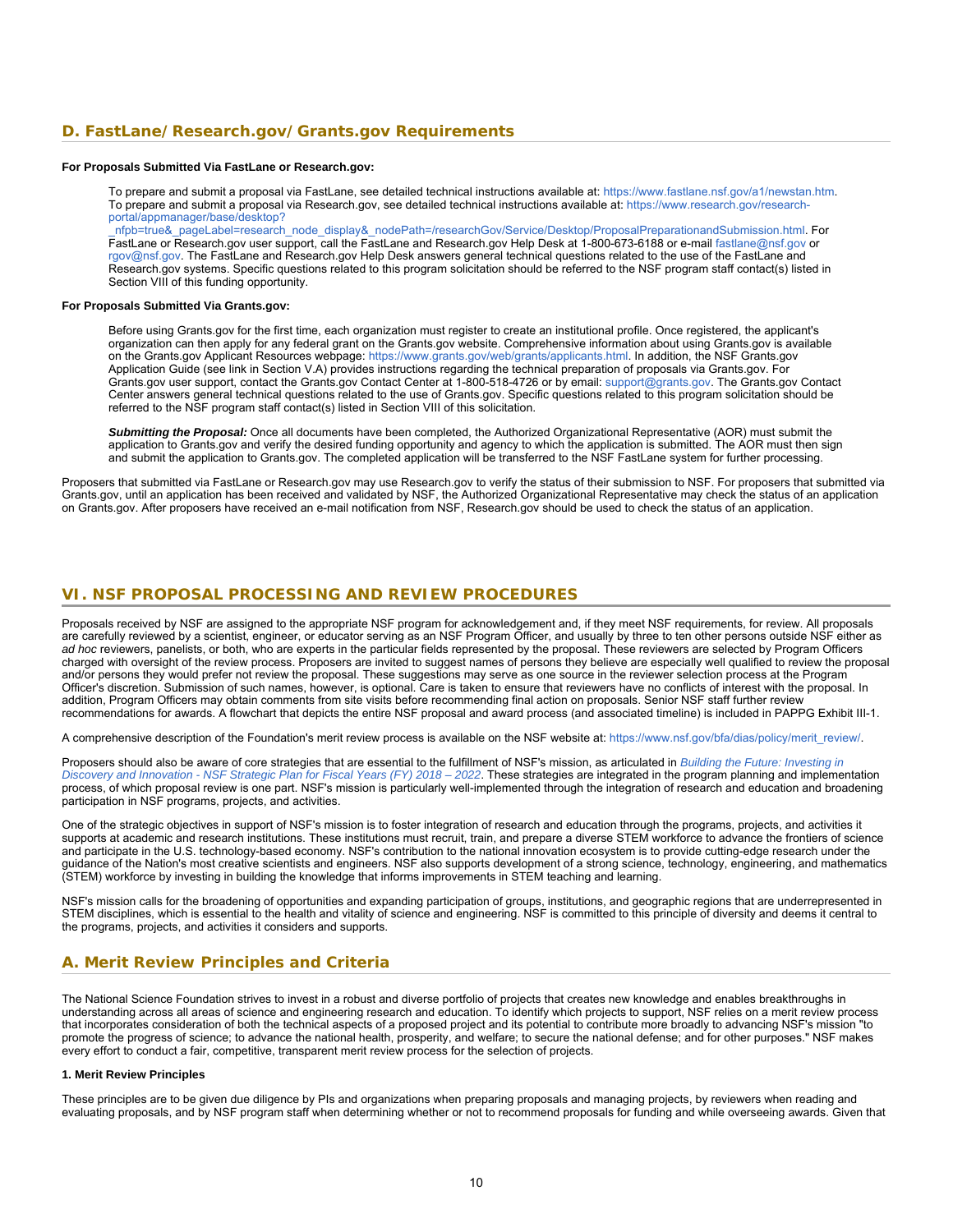NSF is the primary federal agency charged with nurturing and supporting excellence in basic research and education, the following three principles apply:

- All NSF projects should be of the highest quality and have the potential to advance, if not transform, the frontiers of knowledge.
- NSF projects, in the aggregate, should contribute more broadly to achieving societal goals. These "Broader Impacts" may be accomplished through the research itself, through activities that are directly related to specific research projects, or through activities that are supported by, but are complementary to, the project. The project activities may be based on previously established and/or innovative methods and approaches, but in either case must be well justified.
- Meaningful assessment and evaluation of NSF funded projects should be based on appropriate metrics, keeping in mind the likely correlation between the effect of broader impacts and the resources provided to implement projects. If the size of the activity is limited, evaluation of that activity in isolation is not likely to be meaningful. Thus, assessing the effectiveness of these activities may best be done at a higher, more aggregated, level than the individual project.

With respect to the third principle, even if assessment of Broader Impacts outcomes for particular projects is done at an aggregated level, PIs are expected to be accountable for carrying out the activities described in the funded project. Thus, individual projects should include clearly stated goals, specific descriptions of the activities that the PI intends to do, and a plan in place to document the outputs of those activities.

These three merit review principles provide the basis for the merit review criteria, as well as a context within which the users of the criteria can better understand their intent.

### **2. Merit Review Criteria**

All NSF proposals are evaluated through use of the two National Science Board approved merit review criteria. In some instances, however, NSF will employ additional criteria as required to highlight the specific objectives of certain programs and activities.

The two merit review criteria are listed below. **Both** criteria are to be given **full consideration** during the review and decision-making processes; each criterion is necessary but neither, by itself, is sufficient. Therefore, proposers must fully address both criteria. (PAPPG Chapter II.C.2.d(i). contains additional information for use by proposers in development of the Project Description section of the proposal). Reviewers are strongly encouraged to review the criteria, including PAPPG Chapter II.C.2.d(i), prior to the review of a proposal.

When evaluating NSF proposals, reviewers will be asked to consider what the proposers want to do, why they want to do it, how they plan to do it, how they will know if they succeed, and what benefits could accrue if the project is successful. These issues apply both to the technical aspects of the proposal and the way in which the project may make broader contributions. To that end, reviewers will be asked to evaluate all proposals against two criteria:

- **Intellectual Merit:** The Intellectual Merit criterion encompasses the potential to advance knowledge; and
- **Broader Impacts:** The Broader Impacts criterion encompasses the potential to benefit society and contribute to the achievement of specific, desired societal outcomes.

The following elements should be considered in the review for both criteria:

- 1. What is the potential for the proposed activity to
	- a. Advance knowledge and understanding within its own field or across different fields (Intellectual Merit); and
	- b. Benefit society or advance desired societal outcomes (Broader Impacts)?
- 2. To what extent do the proposed activities suggest and explore creative, original, or potentially transformative concepts?
- 3. Is the plan for carrying out the proposed activities well-reasoned, well-organized, and based on a sound rationale? Does the plan incorporate a mechanism to assess success?
- 4. How well qualified is the individual, team, or organization to conduct the proposed activities?
- 5. Are there adequate resources available to the PI (either at the home organization or through collaborations) to carry out the proposed activities?

Broader impacts may be accomplished through the research itself, through the activities that are directly related to specific research projects, or through activities that are supported by, but are complementary to, the project. NSF values the advancement of scientific knowledge and activities that contribute to achievement of societally relevant outcomes. Such outcomes include, but are not limited to: full participation of women, persons with disabilities, and underrepresented minorities in science, technology, engineering, and mathematics (STEM); improved STEM education and educator development at any level; increased public scientific literacy and public engagement with science and technology; improved well-being of individuals in society; development of a diverse, globally competitive STEM workforce; increased partnerships between academia, industry, and others; improved national security; increased economic competitiveness of the United States; and enhanced infrastructure for research and education.

Proposers are reminded that reviewers will also be asked to review the Data Management Plan and the Postdoctoral Researcher Mentoring Plan, as appropriate.

#### **Additional Solicitation Specific Review Criteria**

Reviewers for the RII Track-2 FEC competition will also consider the following specific aspects of intellectual merit and broader impacts, as applicable:

- The responsiveness of the proposed project to the identified programmatic focus area: "Harnessing Big Data to solve problems of national importance." Research Capacity – What is the potential of the project to advance the relevant fields of science and engineering while simultaneously enhancing research competitiveness and developing research capacity and infrastructure in the jurisdictions (including physical, cyber, and human resources)? How will the proposed activities contribute to the national and international reputations of the project participants and participating institutions? What is the potential of the project to improve the ability of the participating institutions and participants to compete for and successfully conduct innovative research projects in the future?
- Inter-jurisdictional Collaboration Are the PI and co-PIs active researchers in the focus areas being proposed, with recent publications or extramural awards in the focus area indicating that they can form the intellectual nucleus for a sustained collaborative effort? How do the research activities in different jurisdictions support and foster a sustained collaborative effort? Is the scope of work such that no single jurisdiction could accomplish the goals individually? Is the collaboration balanced, among jurisdictions and institutions, such that each participant is contributing to and benefiting from the project at an appropriate level?
- Workforce Development What is the potential for the proposed activities to recruit and/or develop early-career faculty in the focus area of the proposal and prepare them for sustained productivity? What is the potential for the proposed activities to sustain a pipeline of highly skilled students and postdoctoral fellows that can excel in this focus area and succeed in careers in academia and/or industry? How effectively will diverse populations (e.g., of women and underrepresented groups in STEM, persons with disabilities, economically disadvantaged, rural, and/or first-generation college students) and institutions (e.g., minority serving institutions and 2- and 4-year institutions) be engaged in the research and education activities? What novel and effective ways are proposed to achieve the workforce development goals? Inclusion of partners from Primarily Undergraduate Institutions or Minority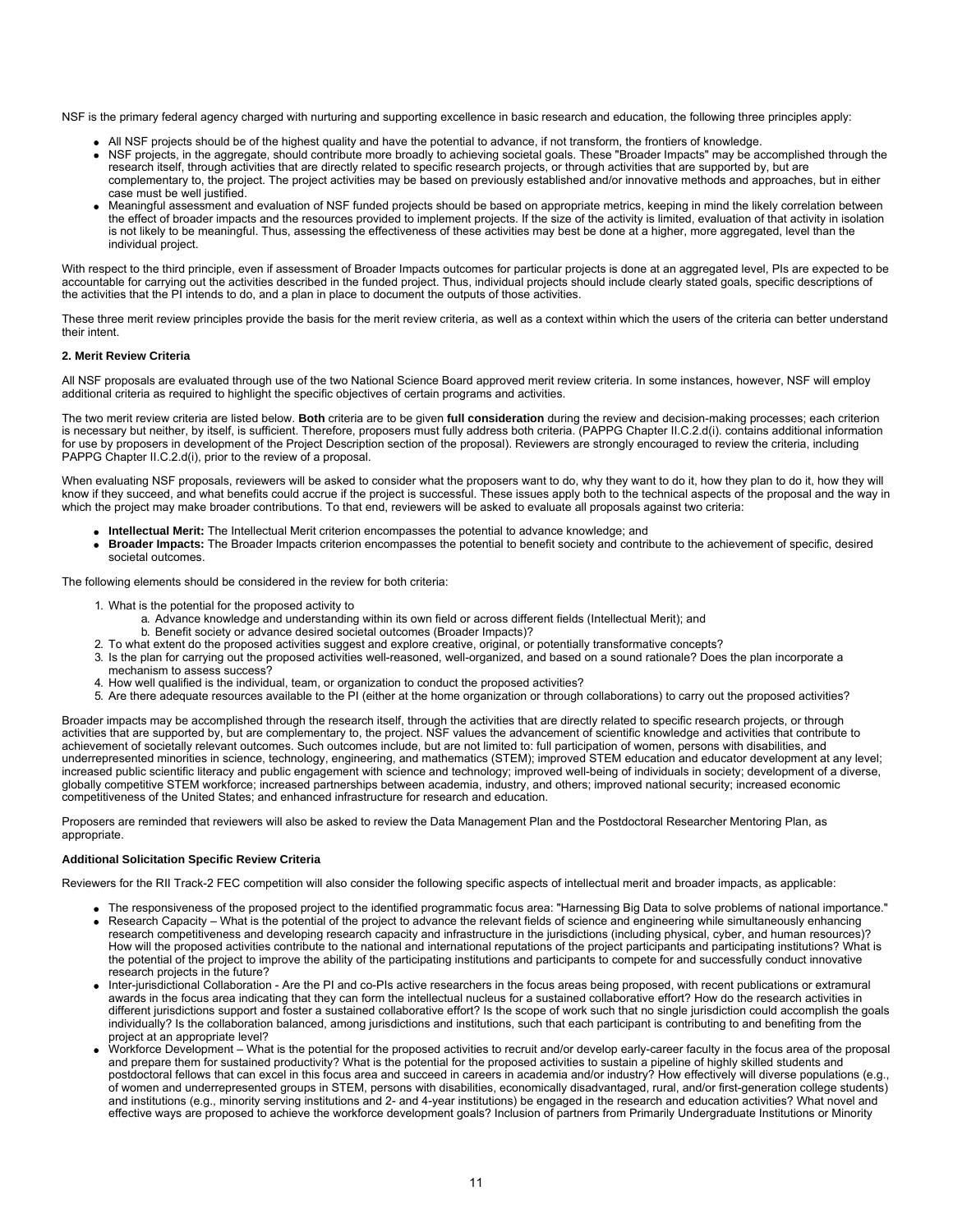<span id="page-11-1"></span>Serving Institutions in research is strongly recommended.

- Jurisdictional Impacts What is the potential to achieve meaningful and sustained impacts within the jurisdictions with respect to their education capacity, economic development, and quality of life? How will the plans and activities lead to sustainable improvements in workforce preparation and research competitiveness of the jurisdictions? How do the proposed activities promote organizational connections and linkages within the jurisdictions, and between private and public sectors? How does the project advance innovation, technology transfer, and potential commercialization?
- Integration of Project Elements How well are the different aspects research, education, innovation, workforce development, sustainability, project coordination, and evaluation - described and integrated in the project? What are the innovative ways in which the project addresses these components in tandem? What benefits or added value will be realized as a result of integrating the project elements? What is the potential of the project to reach its education and workforce development goals and objectives as a result of the proposed research, and vice versa? What is the level of integration among shared facilities and research partners?

# <span id="page-11-0"></span>**B. Review and Selection Process**

Proposals submitted in response to this program solicitation will be reviewed by Ad hoc Review and/or Panel Review.

Reviewers will be asked to evaluate proposals using two National Science Board approved merit review criteria and, if applicable, additional program specific criteria. A summary rating and accompanying narrative will generally be completed and submitted by each reviewer and/or panel. The Program Officer assigned to manage the proposal's review will consider the advice of reviewers and will formulate a recommendation.

After scientific, technical and programmatic review and consideration of appropriate factors, the NSF Program Officer recommends to the cognizant Division Director whether the proposal should be declined or recommended for award. NSF strives to be able to tell applicants whether their proposals have been declined or recommended for funding within six months. Large or particularly complex proposals or proposals from new awardees may require additional review and processing time. The time interval begins on the deadline or target date, or receipt date, whichever is later. The interval ends when the Division Director acts upon the Program Officer's recommendation.

After programmatic approval has been obtained, the proposals recommended for funding will be forwarded to the Division of Grants and Agreements for review of business, financial, and policy implications. After an administrative review has occurred, Grants and Agreements Officers perform the processing and issuance of a grant or other agreement. Proposers are cautioned that only a Grants and Agreements Officer may make commitments, obligations or awards on behalf of NSF or authorize the expenditure of funds. No commitment on the part of NSF should be inferred from technical or budgetary discussions with a NSF Program Officer. A Principal Investigator or organization that makes financial or personnel commitments in the absence of a grant or cooperative agreement signed by the NSF Grants and Agreements Officer does so at their own risk.

Once an award or declination decision has been made, Principal Investigators are provided feedback about their proposals. In all cases, reviews are treated as confidential documents. Verbatim copies of reviews, excluding the names of the reviewers or any reviewer-identifying information, are sent to the Principal Investigator/Project Director by the Program Officer. In addition, the proposer will receive an explanation of the decision to award or decline funding.

# **VII. AWARD ADMINISTRATION INFORMATION**

# <span id="page-11-2"></span>**A. Notification of the Award**

Notification of the award is made to *the submitting organization* by a Grants Officer in the Division of Grants and Agreements. Organizations whose proposals are declined will be advised as promptly as possible by the cognizant NSF Program administering the program. Verbatim copies of reviews, not including the identity of the reviewer, will be provided automatically to the Principal Investigator. (See Section VI.B. for additional information on the review process.)

# <span id="page-11-3"></span>**B. Award Conditions**

An NSF award consists of: (1) the award notice, which includes any special provisions applicable to the award and any numbered amendments thereto; (2) the budget, which indicates the amounts, by categories of expense, on which NSF has based its support (or otherwise communicates any specific approvals or disapprovals of proposed expenditures); (3) the proposal referenced in the award notice; (4) the applicable award conditions, such as Grant General Conditions (GC-1)\*; or Research Terms and Conditions\* and (5) any announcement or other NSF issuance that may be incorporated by reference in the award notice. Cooperative agreements also are administered in accordance with NSF Cooperative Agreement Financial and Administrative Terms and Conditions (CA-FATC) and the applicable Programmatic Terms and Conditions. NSF awards are electronically signed by an NSF Grants and Agreements Officer and transmitted electronically to the organization via e-mail.

\*These documents may be accessed electronically on NSF's Website at [https://www.nsf.gov/awards/managing/award\\_conditions.jsp?org=NSF](https://www.nsf.gov/awards/managing/award_conditions.jsp?org=NSF). Paper copies may be obtained from the NSF Publications Clearinghouse, telephone (703) 292-8134 or by e-mail from [nsfpubs@nsf.gov.](mailto:nsfpubs@nsf.gov)

More comprehensive information on NSF Award Conditions and other important information on the administration of NSF awards is contained in the NSF *Proposal & Award Policies & Procedures Guide* (PAPPG) Chapter VII, available electronically on the NSF Website at [https://www.nsf.gov/publications/pub\\_summ.jsp?ods\\_key=pappg.](https://www.nsf.gov/publications/pub_summ.jsp?ods_key=pappg)

### **Special Award Conditions:**

The annual and final reports must include identification of numbers of women and members of other underrepresented groups in faculty and staff positions and as participants in the activities funded by the award.

#### **TBD - Programmatic Terms and Conditions:**

Programmatic Terms and Conditions, if applicable, are outcomes of the proposal specific merit review process.

### **TBD - Financial and Administrative Terms and Conditions:**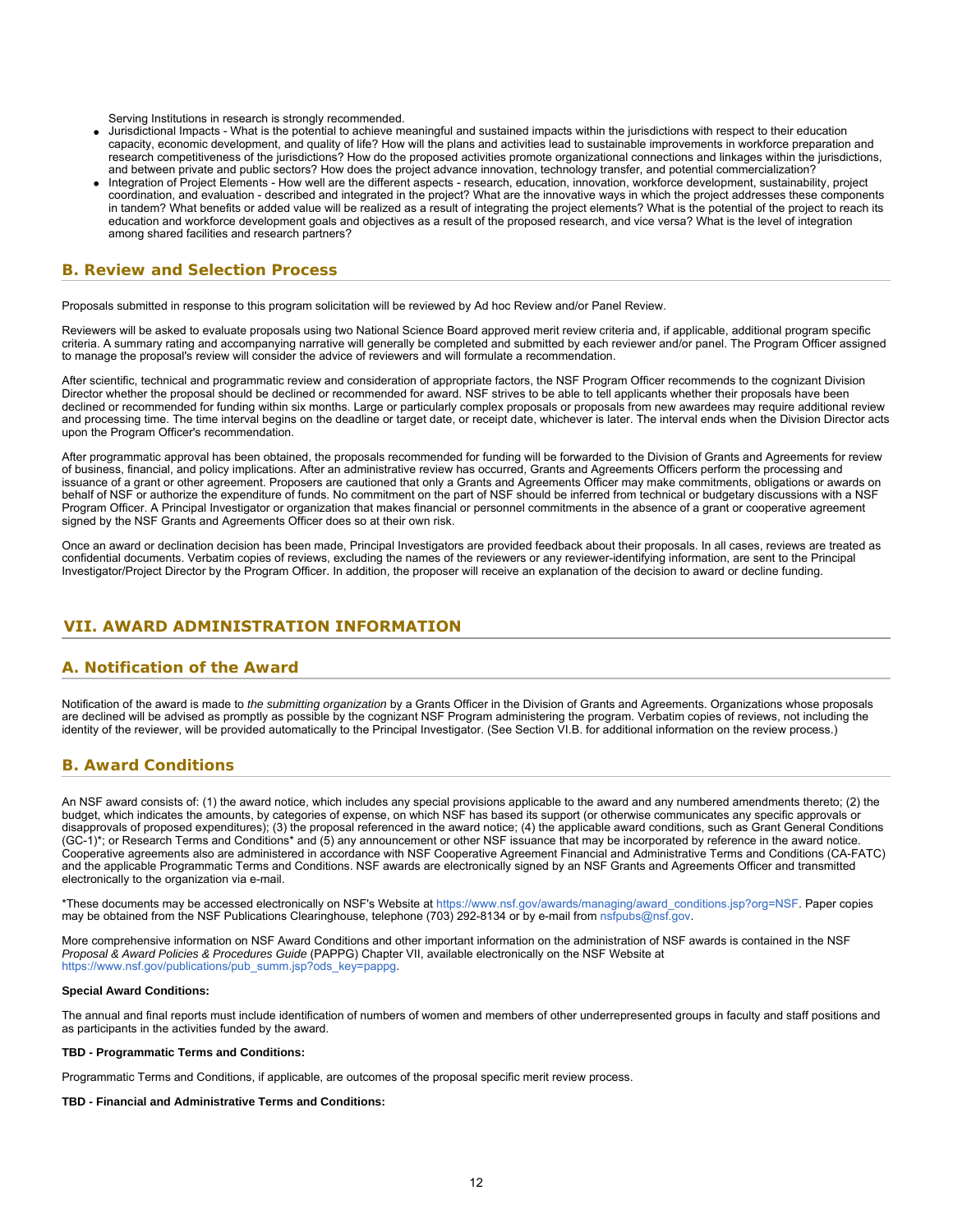EPSCoR funds must be expended within the EPSCoR jurisdiction.

# <span id="page-12-0"></span>**C. Reporting Requirements**

For all multi-year grants (including both standard and continuing grants), the Principal Investigator must submit an annual project report to the cognizant Program Officer no later than 90 days prior to the end of the current budget period. (Some programs or awards require submission of more frequent project reports). No later than 120 days following expiration of a grant, the PI also is required to submit a final project report, and a project outcomes report for the general public.

Failure to provide the required annual or final project reports, or the project outcomes report, will delay NSF review and processing of any future funding increments as well as any pending proposals for all identified PIs and co-PIs on a given award. PIs should examine the formats of the required reports in advance to assure availability of required data.

PIs are required to use NSF's electronic project-reporting system, available through Research.gov, for preparation and submission of annual and final project reports. Such reports provide information on accomplishments, project participants (individual and organizational), publications, and other specific products and impacts of the project. Submission of the report via Research.gov constitutes certification by the PI that the contents of the report are accurate and complete. The project outcomes report also must be prepared and submitted using Research.gov. This report serves as a brief summary, prepared specifically for the public, of the nature and outcomes of the project. This report will be posted on the NSF website exactly as it is submitted by the PI.

More comprehensive information on NSF Reporting Requirements and other important information on the administration of NSF awards is contained in the *NSF Proposal & Award Policies & Procedures Guide* (PAPPG) Chapter VII, available electronically on the NSF Website at [https://www.nsf.gov/publications/pub\\_summ.jsp?ods\\_key=pappg.](https://www.nsf.gov/publications/pub_summ.jsp?ods_key=pappg)

Additional reporting requirements apply. Please see the "Special Award Conditions" section.

# <span id="page-12-1"></span>**VIII. AGENCY CONTACTS**

*Please note that the program contact information is current at the time of publishing. See program website for any updates to the points of contact.*

General inquiries regarding this program should be made to:

- John-David Swanson, telephone: (703) 292-2898, email: [jswanson@nsf.gov](mailto:jswanson@nsf.gov)
- Ann Stapleton, telephone: (703) 292-7231, email: [astaplet@nsf.gov](mailto:astaplet@nsf.gov)
- Jose Colom-Ustariz, telephone: (703) 292-7088, email: [jcolom@nsf.gov](mailto:jcolom@nsf.gov)
- Jeanne Small, telephone: (703) 292-8623, email: [jsmall@nsf.gov](mailto:jsmall@nsf.gov)
- Timothy M. VanReken, telephone: (703) 292-7378, email: [tvanreke@nsf.gov](mailto:tvanreke@nsf.gov)
- Chinonye Whitley, telephone: (703) 292-8458, email: [cnnakwe@nsf.gov](mailto:cnnakwe@nsf.gov)

For questions related to the use of FastLane or Research.gov, contact:

FastLane and Research.gov Help Desk: 1-800-673-6188

FastLane Help Desk e-mail: [fastlane@nsf.gov](mailto:fastlane@nsf.gov).

Research.gov Help Desk e-mail: [rgov@nsf.gov](mailto:rgov@nsf.gov)

For questions relating to Grants.gov contact:

Grants.gov Contact Center: If the Authorized Organizational Representatives (AOR) has not received a confirmation message from Grants.gov within 48 hours of submission of application, please contact via telephone: 1-800-518-4726; e-mail: [support@grants.gov](mailto:support@grants.gov).

# <span id="page-12-2"></span>**IX. OTHER INFORMATION**

The NSF website provides the most comprehensive source of information on NSF Directorates (including contact information), programs and funding opportunities. Use of this website by potential proposers is strongly encouraged. In addition, "NSF Update" is an information-delivery system designed to keep potential proposers and other interested parties apprised of new NSF funding opportunities and publications, important changes in proposal and award policies and procedures, and upcoming NSF [Grants Conferences](https://www.nsf.gov/bfa/dias/policy/outreach.jsp). Subscribers are informed through e-mail or the user's Web browser each time new publications are issued that match their identified interests. "NSF Update" also is available on [NSF's website](https://www.nsf.gov/cgi-bin/goodbye?https://public.govdelivery.com/accounts/USNSF/subscriber/new?topic_id=USNSF_179).

Grants.gov provides an additional electronic capability to search for Federal government-wide grant opportunities. NSF funding opportunities may be accessed via this mechanism. Further information on Grants.gov may be obtained at [https://www.grants.gov](https://www.grants.gov/).

# **ABOUT THE NATIONAL SCIENCE FOUNDATION**

The National Science Foundation (NSF) is an independent Federal agency created by the National Science Foundation Act of 1950, as amended (42 USC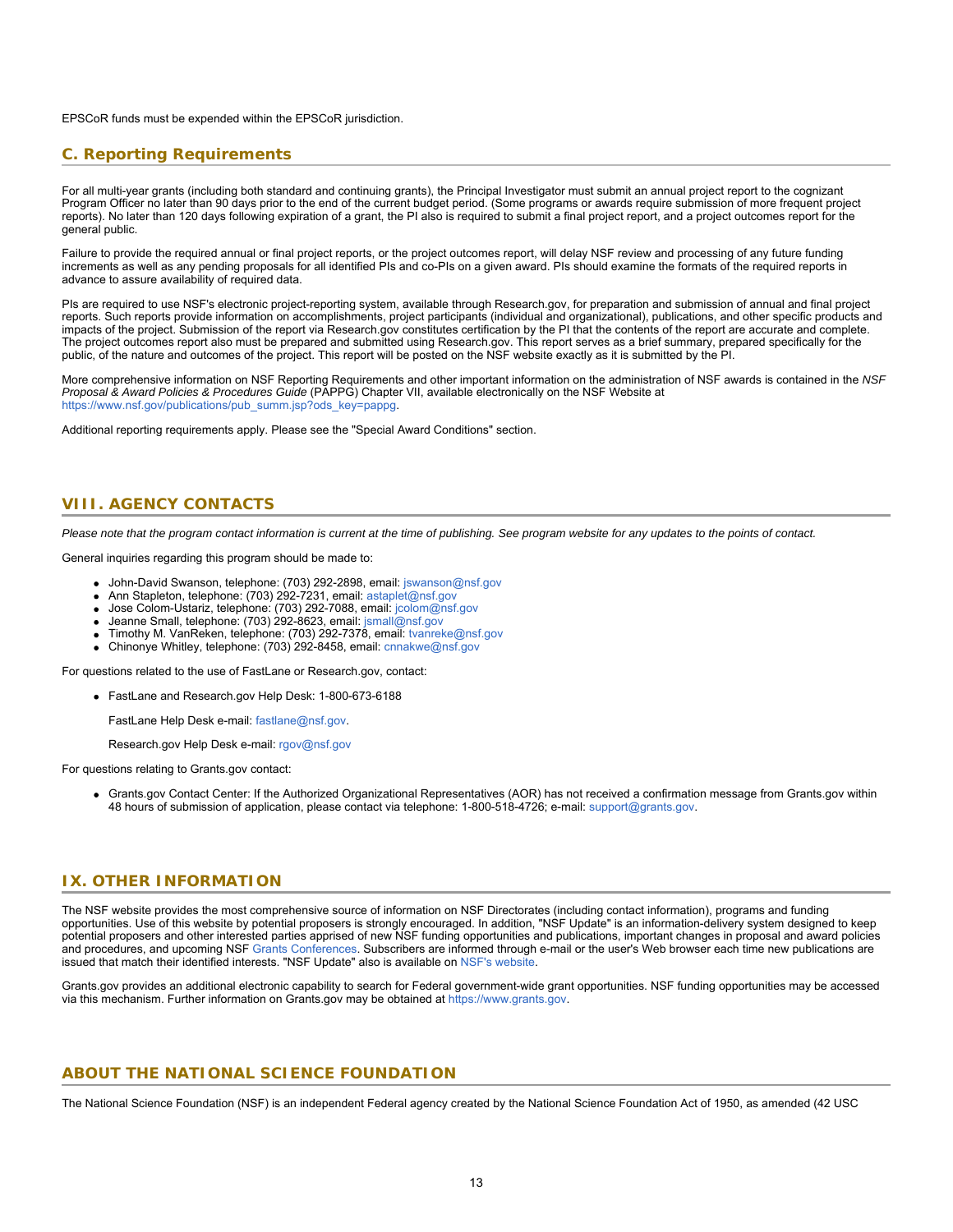1861-75). The Act states the purpose of the NSF is "to promote the progress of science; [and] to advance the national health, prosperity, and welfare by supporting research and education in all fields of science and engineering."

NSF funds research and education in most fields of science and engineering. It does this through grants and cooperative agreements to more than 2,000 colleges, universities, K-12 school systems, businesses, informal science organizations and other research organizations throughout the US. The Foundation accounts for about one-fourth of Federal support to academic institutions for basic research.

NSF receives approximately 55,000 proposals each year for research, education and training projects, of which approximately 11,000 are funded. In addition, the Foundation receives several thousand applications for graduate and postdoctoral fellowships. The agency operates no laboratories itself but does support National Research Centers, user facilities, certain oceanographic vessels and Arctic and Antarctic research stations. The Foundation also supports cooperative research between universities and industry, US participation in international scientific and engineering efforts, and educational activities at every academic level.

*Facilitation Awards for Scientists and Engineers with Disabilities* (FASED) provide funding for special assistance or equipment to enable persons with disabilities to work on NSF-supported projects. See the *NSF Proposal & Award Policies & Procedures Guide* Chapter II.E.6 for instructions regarding preparation of these types of proposals.

The National Science Foundation has Telephonic Device for the Deaf (TDD) and Federal Information Relay Service (FIRS) capabilities that enable individuals with hearing impairments to communicate with the Foundation about NSF programs, employment or general information. TDD may be accessed at (703) 292- 5090 and (800) 281-8749, FIRS at (800) 877-8339.

The National Science Foundation Information Center may be reached at (703) 292-5111.

The National Science Foundation promotes and advances scientific progress in the United States by competitively awarding grants and cooperative agreements for research and education in the sciences, mathematics, and engineering.

To get the latest information about program deadlines, to download copies of NSF publications, and to access abstracts of awards, visit the NSF Website at [https://www.nsf.gov](https://www.nsf.gov/)

| • Location:                                            | 2415 Eisenhower Avenue, Alexandria, VA 22314 |  |  |  |
|--------------------------------------------------------|----------------------------------------------|--|--|--|
| • For General Information<br>(NSF Information Center): | (703) 292-5111                               |  |  |  |
| • TDD (for the hearing-impaired):                      | (703) 292-5090                               |  |  |  |
| • To Order Publications or Forms:                      |                                              |  |  |  |
| Send an e-mail to:                                     | nsfpubs@nsf.gov                              |  |  |  |
| or telephone:                                          | (703) 292-7827                               |  |  |  |
| • To Locate NSF Employees:                             | (703) 292-5111                               |  |  |  |

# **PRIVACY ACT AND PUBLIC BURDEN STATEMENTS**

The information requested on proposal forms and project reports is solicited under the authority of the National Science Foundation Act of 1950, as amended. The information on proposal forms will be used in connection with the selection of qualified proposals; and project reports submitted by awardees will be used for program evaluation and reporting within the Executive Branch and to Congress. The information requested may be disclosed to qualified reviewers and staff assistants as part of the proposal review process; to proposer institutions/grantees to provide or obtain data regarding the proposal review process, award decisions, or the administration of awards; to government contractors, experts, volunteers and researchers and educators as necessary to complete assigned work; to other government agencies or other entities needing information regarding applicants or nominees as part of a joint application review process, or in order to coordinate programs or policy; and to another Federal agency, court, or party in a court or Federal administrative proceeding if the government is a party. Information about Principal Investigators may be added to the Reviewer file and used to select potential candidates to serve as peer reviewers or advisory committee members. See [System of Record Notices](https://www.nsf.gov/privacy/), NSF-50, "Principal Investigator/Proposal File and Associated Records," and NSF-51, "Reviewer/Proposal File and Associated Records." Submission of the information is voluntary. Failure to provide full and complete information, however, may reduce the possibility of receiving an award.

An agency may not conduct or sponsor, and a person is not required to respond to, an information collection unless it displays a valid Office of Management and Budget (OMB) control number. The OMB control number for this collection is 3145-0058. Public reporting burden for this collection of information is estimated to average 120 hours per response, including the time for reviewing instructions. Send comments regarding the burden estimate and any other aspect of this collection of information, including suggestions for reducing this burden, to:

Suzanne H. Plimpton Reports Clearance Officer Office of the General Counsel National Science Foundation Alexandria, VA 22314

| Policies and Important Links | Privacy   FOIA |  | $\blacksquare$ Help $\blacksquare$ | Contact NSF | Contact Web Master | SiteMap |
|------------------------------|----------------|--|------------------------------------|-------------|--------------------|---------|
|------------------------------|----------------|--|------------------------------------|-------------|--------------------|---------|